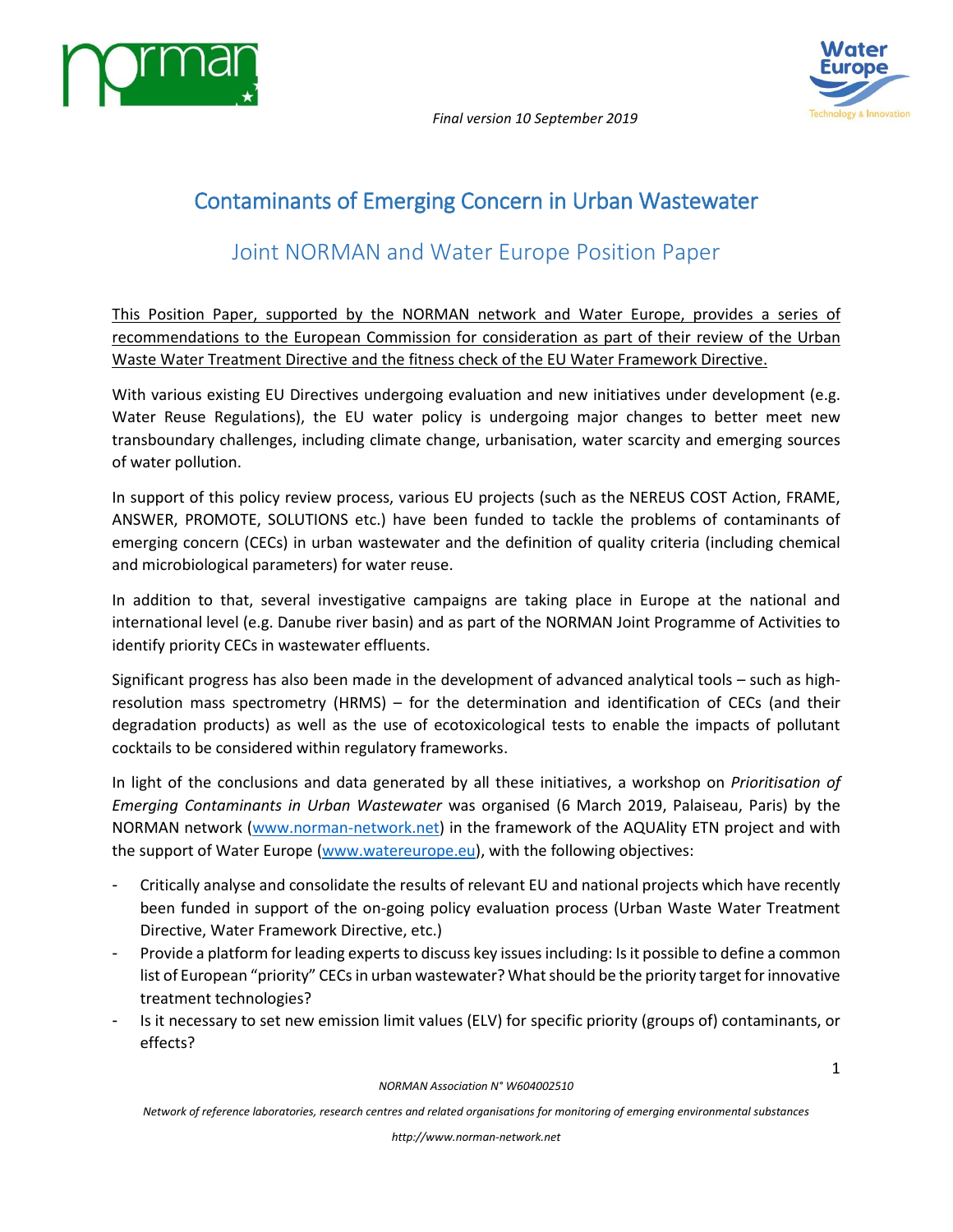



As a result of the workshop, the participants agreed on the following conclusions and recommendations.

## *RECOMMENDATIONS*

### *1. Introduce specific measures to address Contaminants of Emerging Concern (CECs) in the Urban Waste Water Treatment Directive (UWWTD)*

The current version of the UWWTD is not 'in phase' with the substantial evidence base that the occurrence of CECs in the environment is an issue of concern for exposed ecosystems and human health. CECs are released into the environment as a result of anthropogenic activities, with a trend of increasing load and types of pollutants due to population growth and the escalating introduction of new chemicals to the market.

Not all CECs are persistent, but due to their continuous use and discharge into the environment, many of them are regularly found in the environment and can accumulate in food webs. Moreover, although many chemicals are only used in small quantities which may be considered harmless, there is increasing concern about mixture – or cocktail – effects arising from the multitude of chemicals present in our environment.

Improved pollution prevention measures should be promoted as a priority. Discharges from wastewater treatment plants (WWTPs) are major points of release of CECs into the environment and their mitigation has an important role in pollution prevention.

### *The updated UWWTD should introduce proactive measures to reduce the emissions of CECs discharged in WWTP effluents and stormwater runoff.*

Whilst reduction-at-source and substitution measures can play a role in reducing emissions, these approaches are not feasible in all circumstances and hence, alone, will not be sufficient to achieve the goal of protecting the environment against adverse effects of wastewater effluents and stormwater discharges from urban and industrial activities. It is also stressed that urban WWTPs collect the emissions from upstream sources, including in some cases industrial sites, and therefore source-related measures should be more systematically applied in line with the "polluter pays" principle.

*The updated UWWTD should apply monitoring schemes able to discriminate between the normal WWTP effluent patterns and specific emissions (e.g. from specific industrial activities) requiring source-related measures according to the "polluter pays" principle.*

*NORMAN Association N° W604002510*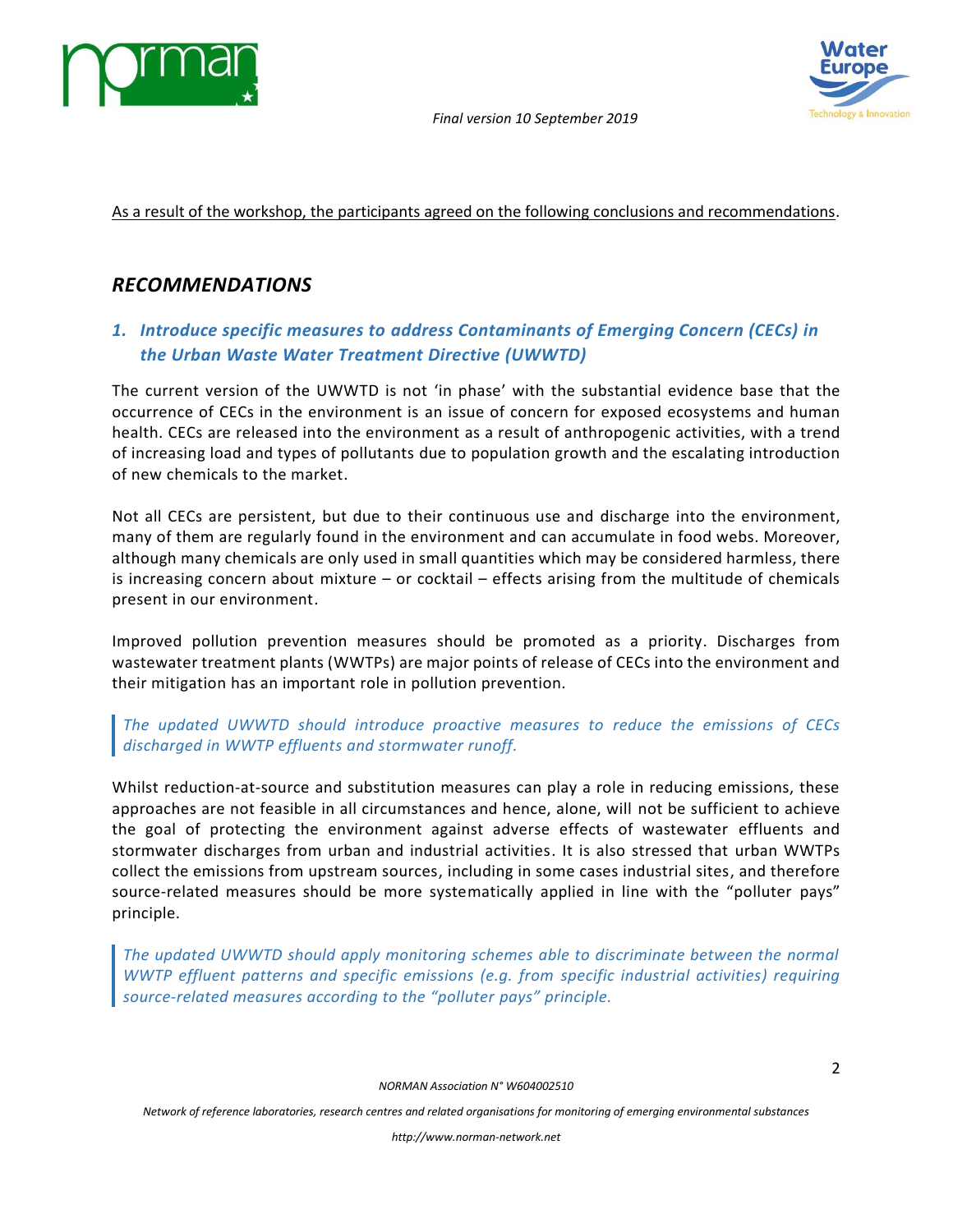



## *2. Provide incentives to develop and implement innovative treatment technologies to focus on changes in the pollutant emissions/behaviour associated with the priority challenges of climate change and population growth*

The priority target pollutants for treatment may depend on the country (e.g. industrial activities, land use, climate and socio-economic status) and, more specifically, on the receiving water body (e.g. inherent biophysico-chemical characteristics) and river basin hydrology and geology. However, as a general requirement, authorities – at both national and European level – should provide incentives for investment in innovative treatment technologies able to tackle challenges related to 1) the effects of climate change (increasing water scarcity, reduced dilution of WW discharges in surface water, higher variability in precipitation), 2) demographic development (increasing pollutant loads) and 3) the implementation of the principles of a circular economy and the reuse of wastewater as a resource (water, dissolved nutrients, nutrients in the sludge, energy).

To make the treatment options 'future-proof', the following considerations should be taken into account:

- treatment technologies should cover a broad spectrum of CECs with different properties (e.g. hydrophobic/hydrophilic). This is necessary to create enough long-term flexibility for changing conditions due to demographic development and climate change;
- treatment efficiency should be adaptable to concentrations in the wastewater and should be targeted towards a specified effluent water quality;
- treatment technology should be efficient in energy and chemicals demand and have a low environmental impact;
- treatment of CECs should not hinder the development of circular economy principles of recovering water and valuable resources from the treated wastewater.

Powdered Activated Carbon (PAC) treatment and ozonation are currently considered as consolidated advanced treatment technologies. However, both technologies have a relatively high energy consumption, and the use of activated carbon creates a residual spent carbon. Also, the production of activated carbon has a high environmental impact.

A major limitation at present is insufficient implementation of the Best Available Techniques (BATs) concept at European level:

- not all discharges are yet connected to sewer systems;
- not all sewage is yet treated;
- tertiary (or even secondary) treatment is not yet performed properly everywhere;
- many problems are still affecting the performance of smaller WWTPs;
- BAT might not even be sufficient to reduce all risks.

These problems appear to be due to insufficient pressures being placed on WWTP operators or large industrial installations to reduce emissions. There also seems to be a lack of:

political stringency at the national or local level;

*NORMAN Association N° W604002510*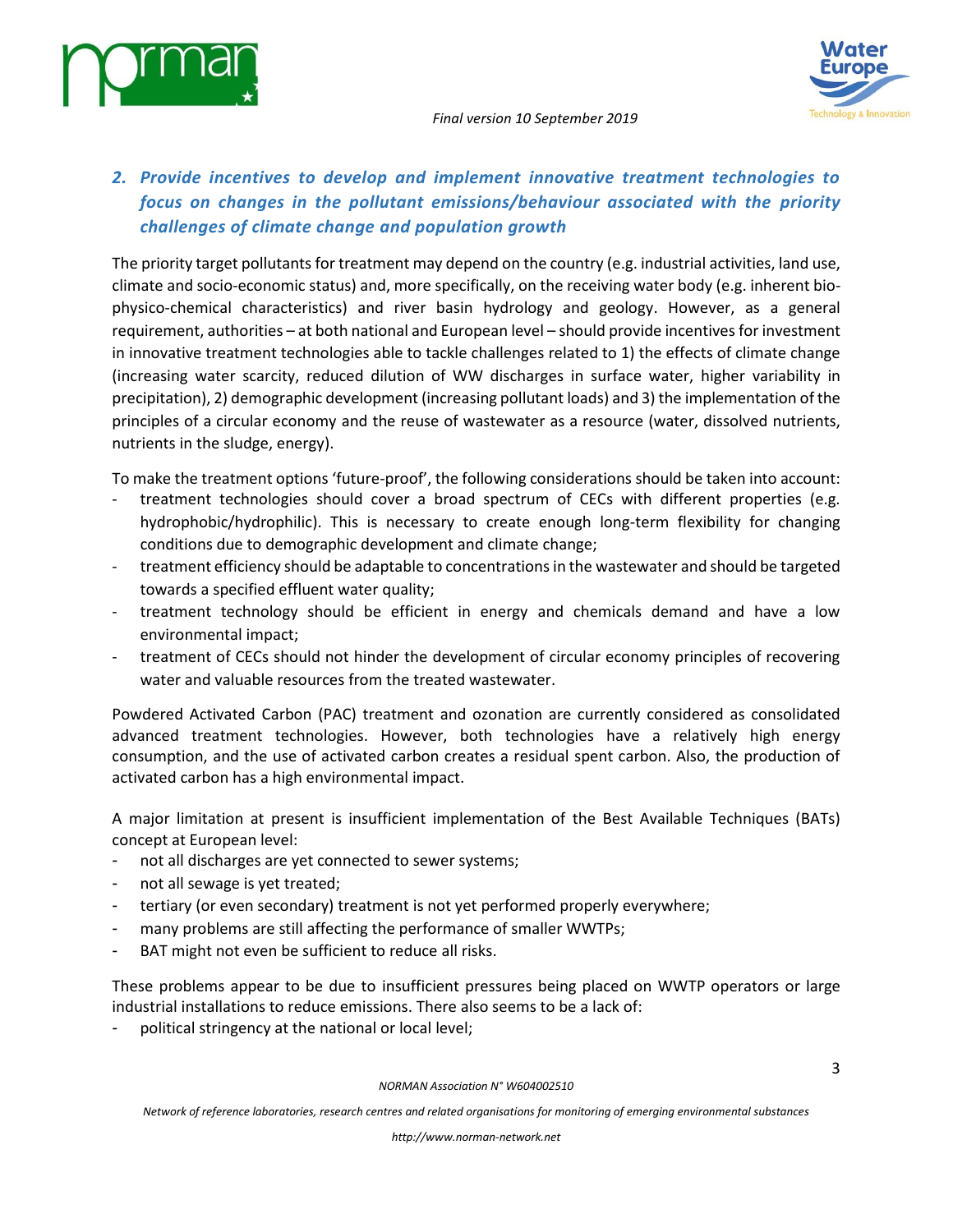



- sufficiently demanding European regulations to enforce, and;
- inspectors to monitor levels of compliance.

Therefore, it is necessary to use all available means to improve communication, cooperation and involvement of all stakeholders (policy-makers, WWTP operators, water agencies and industry) with a view to increasing and facilitating the transfer of knowledge and technology from R&D to practice.

*Governments should financially support (e.g. via tax exemption) WWTPs that introduce new treatment technologies.*

### *3. Define criteria for the selection of urban WWTP facilities to be upgraded*

There is widespread agreement among experts that at least a part of the existing urban WWTPs in Europe should be upgraded.

Respective WWTPs should be selected according to one or more of the following criteria:

- large WWTPs (to be specified<sup>1</sup>) (to significantly reduce the load)
- WWTPs with a high fraction of wastewater with respect to the river size (to be specified at river basin level  $[1]$ <sup>2</sup> (to protect the aquatic ecosystems)
- WWTPs that influence drinking water resources
- WWTPs that influence valuable ecosystems (e.g. Natura 2000) [2].

*It is important to define overall abatement objectives at EU level for CECs released from WWTPs and to guide managers and decision-makers towards the minimum improvements needed.*

### *4. Define measurable objectives for the reduction of CECs in urban WWTP effluents*

The final target is to achieve an acceptable level of risk associated with the occurrence of CECs in the receiving water body (recognising that this varies from site to site). As a general requirement, WWTP operators should install appropriate abatement technologies able to clean wastewater to a level defined as posing an acceptable level of environmental risk.

*In more operational terms, a first general reduction objective, associated with the performance of advanced treatment technologies, should be defined. The reduction target could be expressed as x% abatement of CECs load over the whole treatment, in line with the model applied in the Swiss Water Protection Act.*

 $\overline{\phantom{a}}$ 

 $<sup>1</sup>$  In the Swiss Water Protection Act: Large WWTPs are installations > 80,000 inhabitants</sup>

 $2$  The criteria and thresholds should be defined at river basin level

*Network of reference laboratories, research centres and related organisations for monitoring of emerging environmental substances*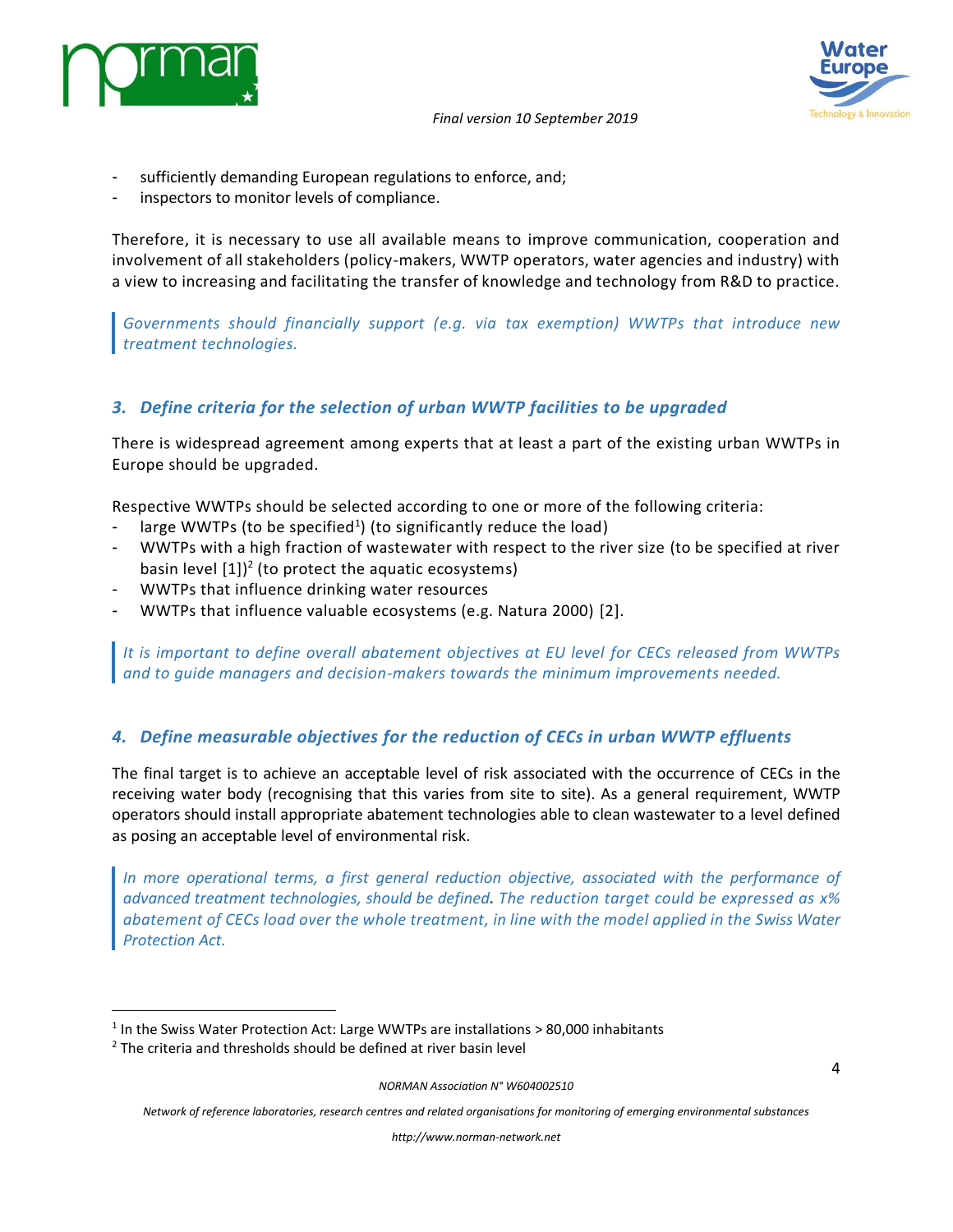

 $\overline{a}$ 



The target for the reduction of CECs in WWTP effluents applied in the new Swiss Water Protection Act is an abatement by 80%, to be evaluated as average abatement of selected indicator substances over the whole treatment. The Swiss Water Protection Act has been in force since January 2016 with an implementation time frame up to 2040 ([3, 4]).

The Swiss model could be adopted at the European scale as part of the updated UWWTD. However, it should be noted that a reduction of 80% is defined as a general objective and is not meant to take into account local risks. It may not be sufficient to reduce the impact of specific CECs that represent a major risk at the respective sites. The abatement might therefore need to be adjusted to a higher target to account for specific local conditions (sensitive areas, smaller water bodies, etc.).

*To take into account local risks, a complementary risk-based approach should be applied, where specific pollutants (toxicity drivers) would be identified and higher emission reduction objectives would be defined at local level to ensure that Emission Limit Values (ELVs) for relevant pollutants or groups of pollutants are complied with (see Recommendations 6 and 7).* 

## *5. Define performance indicators to ensure the effectiveness of the abatement processes in the upgraded WWTPs*

A prerequisite to ensure that the target objectives for abatement of CECs are met is the definition of a set of performance indicators which facilitate the systematic assessment of the performance of a wastewater abatement process.

*The updated UWWTD should define a common list of criteria to be used at EU level for selection of performance indicators necessary to evaluate the effectiveness of the abatement process and the achievement of the target CECs reduction objectives in the upgraded WWTPs.*

Based on current experience, the compounds to be selected as performance indicators should be compounds which:

- are continuously discharged and regularly found in the influent of WWTPs,
- occur in most WWTP effluents at measurable concentrations (preferably, the ratio between the measured environmental concentration and the method detection limit should exceed  $10^3$ ),
- can be easily and routinely measured by as few as possible (optimally one) analytical methods,
- broadly cover the range of physico-chemical properties and biodegradability affecting their removal by the various treatment processes,
- broadly represent the range of treatability features; from "biodegradable during conventional activated sludge treatment or biofiltration", to "not degradable during conventional activated

<sup>&</sup>lt;sup>3</sup> As an alternative option, in the Swiss Water Protection Act, the Limit of Quantification (LOQ) for the analysis of the indicator substances in the effluent of the WWTP must be 10 times smaller than the concentration in the influent of the WWTP, so that it is possible to quantify an abatement during wastewater treatment of at least 90%.

*Network of reference laboratories, research centres and related organisations for monitoring of emerging environmental substances*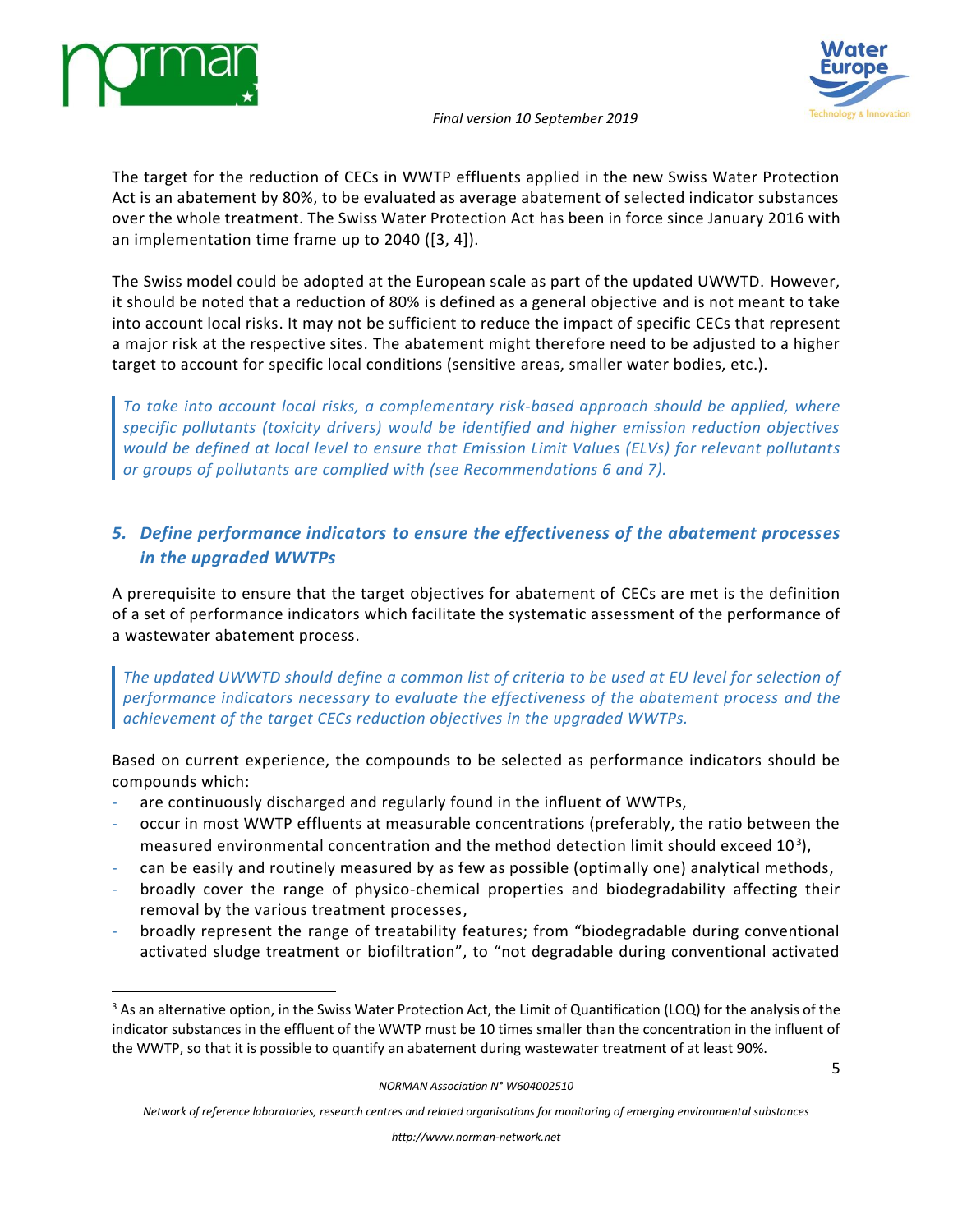

 $\overline{\phantom{a}}$ 





6

sludge treatment or biofiltration, but amenable to chemical oxidation or sorption to AC", and "not degradable during conventional activated sludge treatment or biofiltration, and not amenable to chemical oxidation or sorption to AC",

undergo a similar degree of abatement in advanced treatment technologies (e.g. ozonation or sorption to AC).

*The above-listed criteria should serve as a basis for the definition of a comprehensive list of compounds frequently found in urban wastewater in Europe, which could be grouped in the following three categories:*

- *"readily biodegradable",*
- *"not biodegradable but amenable to chemical oxidation or sorption to AC",*
- *"not biodegradable and not amenable to oxidation or sorption to AC".*

At the national level, WWTP operators could select, from a common list, a minimum number of performance indicators representative and fit for purpose for the WWTPs in their country (10-12 compounds, with 3-4 compounds for each of the above-mentioned categories).

Two examples of lists of WWTP performance indicators are provided in the Annex: the list applied in the Swiss Water Protection Act (Annex 1) and the list developed within the NEREUS COST Action (Annex 2).

Transparency is needed around the selection of chemicals, i.e. stakeholders, including scientists, should know the criteria for choices.

## *6. Assess the overall mixture toxicity of effluents with a battery of bioassays and define a list of local / site-specific pollutants in order to ensure the protection of water bodies*

Another more stringent requirement in addition to the list of performance indicators mentioned above is to use a battery of bioassays (*in vitro* and *in vivo*) and associated Effect-based Trigger Values (EBTs) 4 [5] as a "safety net" at the outlet of the WWTP.

In order to ensure that the "safety net" goal is met, it is strongly suggested [2] that the battery of effectbased monitoring tools should include both *in vivo* and *in vitro* assays. Using *in vitro* assays, only a limited fraction of modes of action can be detected. *In vivo* tests are needed to address apical effects that cannot be covered with *in vitro* tests.

*The updated UWWTD should require the application of a battery of bioassays (in vitro and in vivo) and associated EBTs as a way to assess the risks associated with effluent mixtures (containing a* 

<sup>&</sup>lt;sup>4</sup> The activity report of the EBM Working Group (EC DG-ENV/WG-Chemicals) proposed a tiered approach to determine EBTs for a given endpoint, depending on available data.

*Network of reference laboratories, research centres and related organisations for monitoring of emerging environmental substances*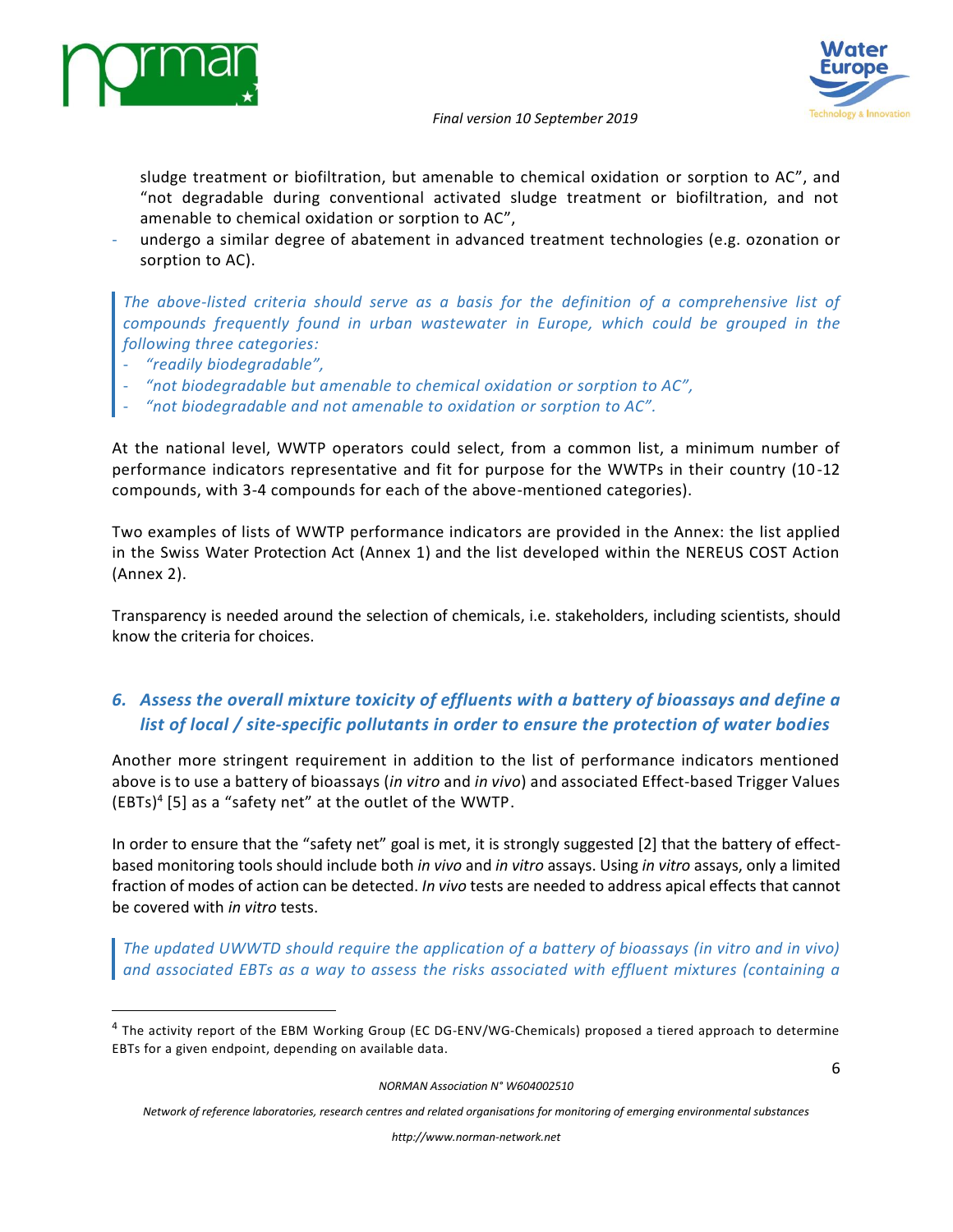

*range of both known and unknown pollutants) released from WWTPs and thus to ensure the protection of the water body from residual chemical contaminants.*

If one or more EBTs are exceeded the WWTP operator should take actions to identify both the pollutants (toxicity drivers) responsible for the observed effects and their sources, and adopt measures in line with the 'polluter pays' principle.

It is important to note that the toxicity drivers may be different from the compounds identified as *WWTP performance-related indicators* and that they depend on the type of input received by the WWTP (most WWTPs receive not only municipal wastewater but also wastewater from industry, agricultural areas, etc.).

*When the cause/source of the observed effect is known, water managers can apply upgrading measures without the need for chemical analysis for identification of the specific toxic driver(s). In this case, it is sufficient to take measures at the source and measure the improvement by bioassays.*

An example of a list of endpoints (and proposed *in vitro* bioassays) and a graduated approach with actions to be taken by WWTP operators in case of exceedance of EBTs was developed within the NEREUS COST Action and is reported in Annex 2 – Table 3 (list of endpoints) and Table 4 (proposed actions). For each endpoint, it is possible to identify classes of chemicals which may cause the observed effect.

*When it is not possible for water managers to identify the pollution source(s), identification of the relevant toxicity drivers can be done using analytical screening techniques (wide-scope target screening and suspect screening) with quantification of target chemicals and component-based risk assessment of the mixtures.*

Explaining the observed activity detected by the applied bioassays can be done (using mass balances/ "iceberg modelling") by calculation of Toxic Units (TU) for each of the quantified pollutants (separately for algae, invertebrates and fish) and Bioanalytical Equivalent concentration (BEQ) for endocrine disruptors depending on the bioassay. This should be followed by a comparison of the estimated  $\Sigma$ TU or BEQ from the component-based assessment with the TU and BEQ derived from the bioassay testing. If EBTs are exceeded and the component-based assessment cannot explain the activity detected in the bioassay, an Effect-Directed Analysis (EDA) protocol should be performed in order to identify the risk drivers and find optimum ways to solve the problem at source ([6, 7], [[8, 9]).

## *7. Define a list of WWTP-related pollutants as candidates for the list of river basin-specific pollutants*

In a similar way to the approach mentioned above for the identification of local risk drivers, a list of candidate river basin-specific pollutants (RBSPs) could be identified in order to address potential risks of WWTP-related pollutants on a larger scale, i.e. not only at the individual WWTP level. For this purpose, it

*NORMAN Association N° W604002510*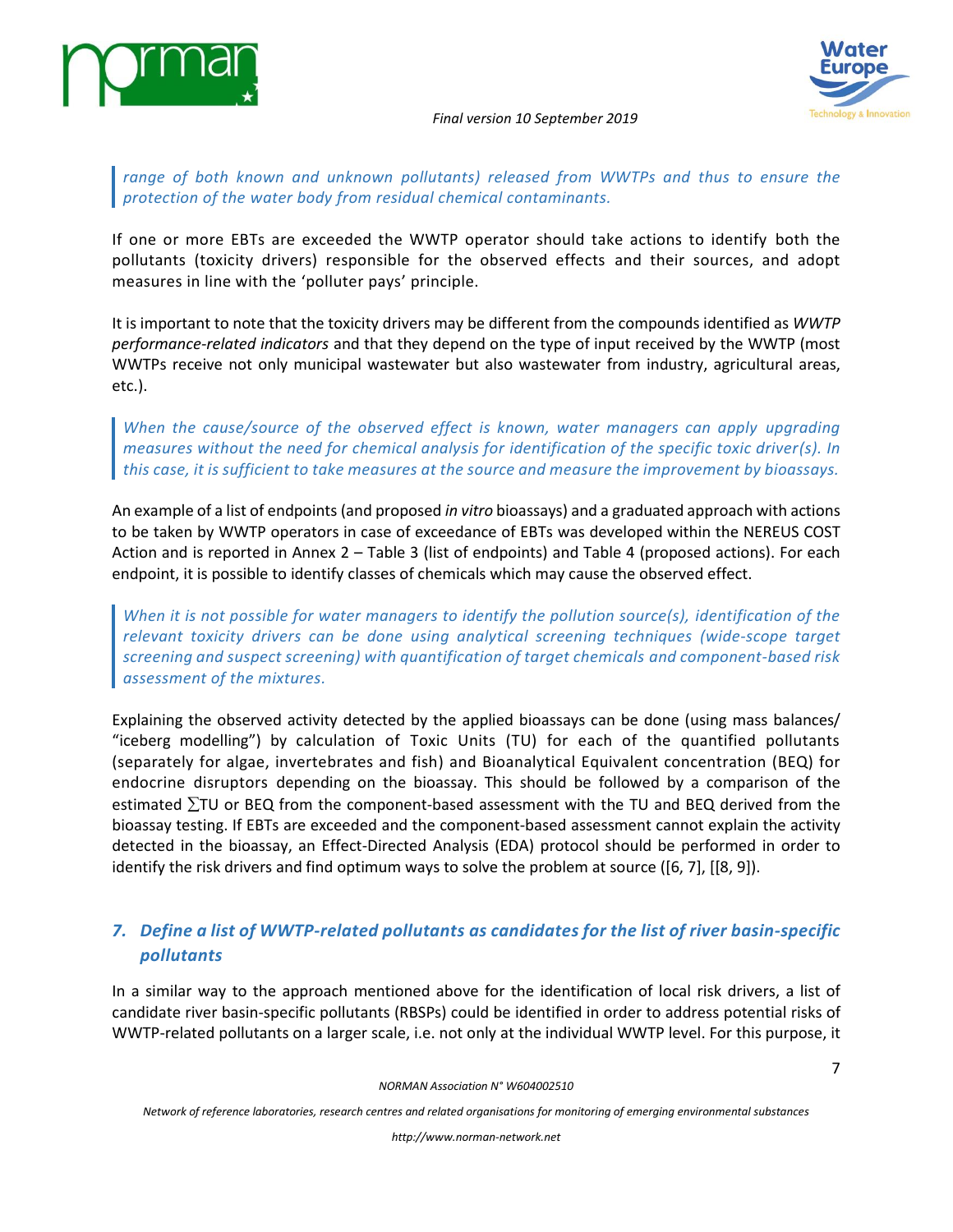



would be advisable to introduce a procedure (e.g. Watch List mechanism) to collect evidence of the widespread presence and potential risks of these pollutants from wastewater effluents.

To that purpose, Emission Limit Values (ELV) should be set based on local conditions, following a harmonised EU protocol.

ELVs could be derived from EQS values for each individual compound, taking into account the local dilution factor of the WWTP, as follows:

- *ELV = EQS x dilution factor* 

*where the dilution factor varies between 2 and 10 for the majority of sites and depends on the size of the receiving water body and the size of the WWTP.* 

Provided that EQSs are defined at EU level for all the compounds on the list (including performance indicators mentioned above), it will be possible to derive ELVs for each of these compounds.

When it is necessary to take into account multiple sources (e.g. upstream WWTPs) for specific individual compounds in a given river basin, it is suggested that WWTP operators should apply an additional safety factor (e.g.  $2 - 5$ ) for calculation of the ELV (i.e. ELV = (EQS x dilution factor)/safety factor) for all WWTPs within the river basin. This safety factor should be proposed and justified by the responsible river basin authority.

*Several compounds are already identified as suspect contaminants frequently found in urban WW effluents and potentially causing risks to the ecosystems and human health. A list of candidate pollutants reflecting pressures from WWTPs at river basin level should, therefore, be defined and regularly monitored to decide on their final status as RBSPs. Exceedance of ELVs (equivalent to exceedance of EQS in surface water) should trigger identification of a compound as a candidate RBSP.*

### *8. Ensure regular revision of the lists of WWTP-related CECs to be monitored and controlled by WWTP operators and environmental authorities*

Based on experiences from the regular application of bioassays, improvements in analytical methods or long-term monitoring, the lists of compounds that are suspected to cause local or river basinwide risks, or that best represent the performance of abatement of new treatment technologies, might usefully be revised.

*The update of the UWWTD should integrate a mechanism for regular revision/update of the abovementioned lists of CECs every five years.*

*NORMAN Association N° W604002510*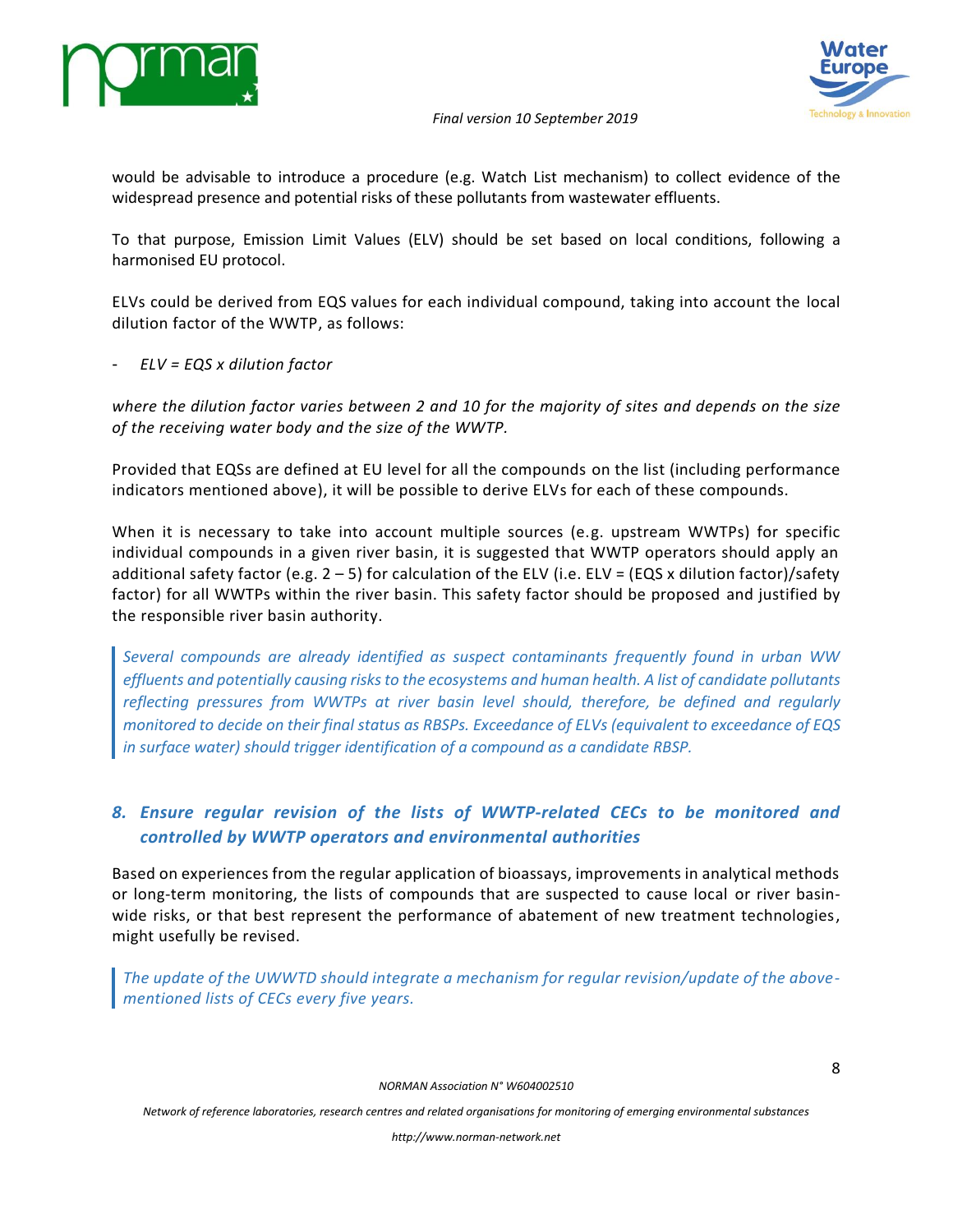



### *9. Use various existing tools to monitor the performance of the treatment process*

While chemical analysis is compulsory to monitor the performance of the treatment process, effect-based tools (battery of bioassays) could also be used to monitor the potential effects of chemicals in outfalls/receiving waters. The choice of the bioassays should be adapted according to the final use of the water (reuse for irrigation purposes in agriculture, drinking water production or other uses) or its emission into receiving water bodies (e.g. emission into a river or the sea). Although there is as yet no common agreement at an EU level on a list of monitoring criteria to select the most suitable bioassays, these tools are included in the legislation of some Member States in specific contexts. They should therefore certainly be considered in the upcoming update of the UWWTD.

### *To monitor the impact of wastewater, a combination of chemical and biological analysis should be used.*

On a day-to-day basis, the performance of wastewater treatment is currently monitored online by sensors for general physico-chemical parameters such as pH, temperature, turbidity, Oxidation-Reduction Potential (ORP), dissolved oxygen (DO), UV absorption to control ozone or PAC dosage, etc. Specific chemical sensors for CECs would be useful for effluent monitoring or in-process monitoring, to tell operators whether the treatment plant is working efficiently and whether advanced treatment is needed at a certain time. This decision support would be very beneficial in saving energy and ensuring compliance. However, sensing technologies for most emerging contaminants are not available or not yet robust enough for routine application. Sensors and biosensors should be developed especially for parameters that are indicative of treatment performance and / or occurrence in the influent.

*Improved sensing technologies are needed to monitor everyday treatment performance. Continued and greater investment in sensing and biosensing research is needed.* 

### *10. Emissions from stormwater runoff and combined sewer overflows*

Next to WWTPs, stormwater runoff and combined sewer overflows (CSOs) are major sources for CECs (and pathogens) emissions to surface waters. Moreover, the pollutants enter the surface water untreated. Technical measures in the design of the sewer system are required to reduce emissions through this pathway to a minimum. Because of the effects of climate change (increasing intensity and frequency of rainfall) this aspect is becoming increasingly important.

*The update of the UWWTD should include regulations for the maximum allowance of CSO events in terms of volume and frequency.*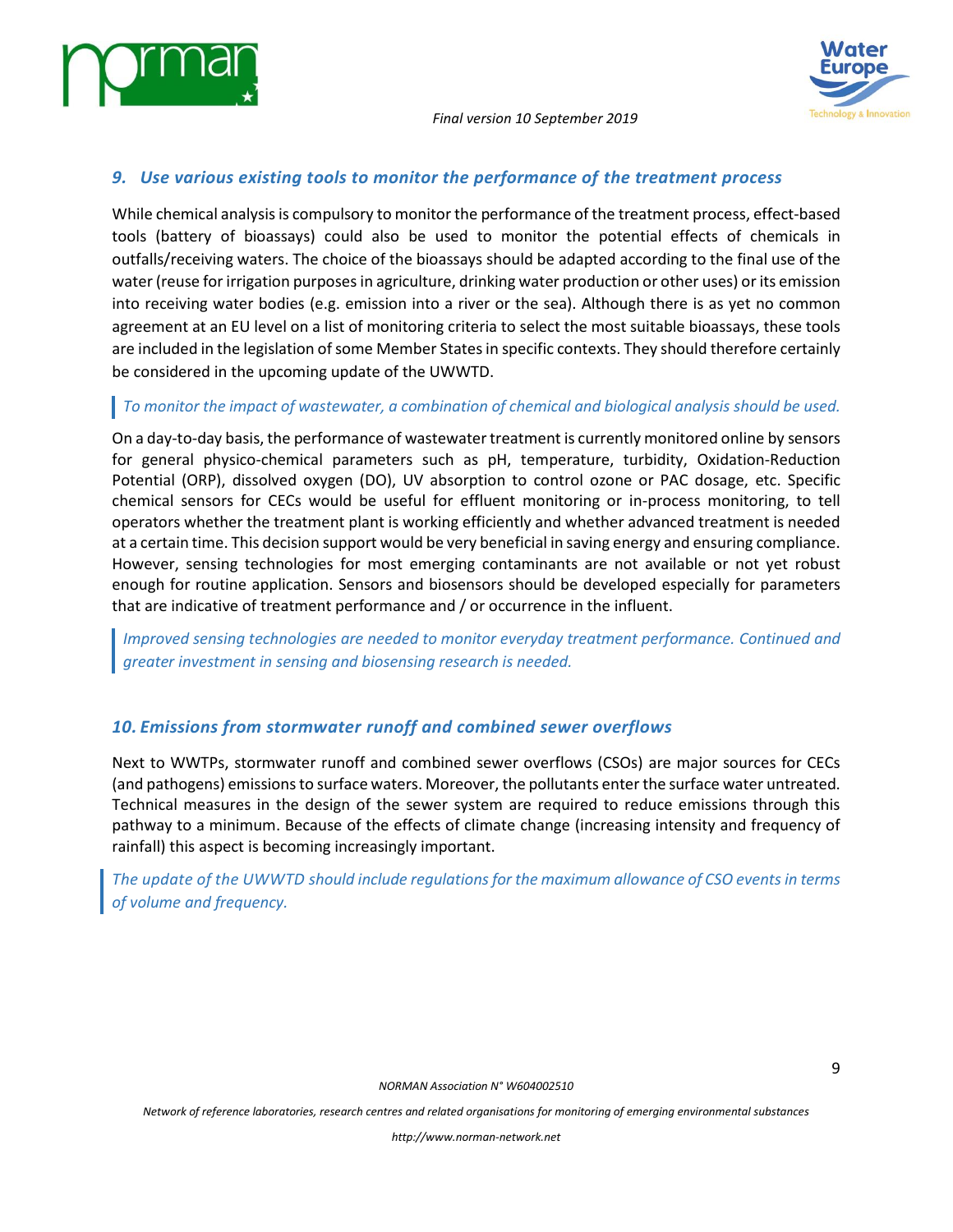



# Acknowledgements

The authors would like to acknowledge Paola Calza (University of Torino, Italy), coordinator of the ETN AQUAlity project (funded under the European Union's Horizon 2020 research and innovation programme - Marie Skłodowska-Curie grant agreement N. 765860), which enabled the organisation of the workshop "Prioritisation of Emerging Contaminants in Urban Wastewater" (6 March 2019, Ecole Polytechnique, Palaiseau, Paris, France).

# Workshop organisers

Valeria Dulio (\**corresponding author*: [valeria.dulio@ineris.fr\)](mailto:valeria.dulio@ineris.fr) and Azziz Assoumani - INERIS, France

| <b>Name</b>     |                  | <b>Institute</b>                     | <b>Country</b> |
|-----------------|------------------|--------------------------------------|----------------|
| Valeria         | Dulio*           | <b>INERIS</b>                        | France         |
| Jan             | Hofman           | Water Europe and University of Bath  | <b>UK</b>      |
| Peter           | von der Ohe      | <b>UBA</b>                           | Germany        |
| Werner          | <b>Brack</b>     | <b>UFZ</b>                           | Germany        |
| <b>Christa</b>  | McArdell         | Eawag                                | Switzerland    |
| Jaroslav        | Slobodnik        | <b>Environmental Institute</b>       | Slovakia       |
| Sara            | Valsecchi        | <b>CNR-IRSA</b>                      | Italy          |
| Fiona           | Regan            | Dublin City University               | Ireland        |
| Jenny           | Lawler           | Dublin City University               | Ireland        |
| <b>Blanaid</b>  | White            | Dublin City University               | Ireland        |
| <b>Selim</b>    | Aït-Aïssa        | <b>INERIS</b>                        | France         |
| <b>Thorsten</b> | Reemtsma         | <b>UFZ</b>                           | Germany        |
| Hélène          | <b>Budzinski</b> | University of Bordeaux               | France         |
| <b>Azziz</b>    | Assoumani        | <b>INERIS</b>                        | France         |
| Pierre-françois | Staub            | French Agency for Biodiversity (AFB) | France         |

# Speakers and contributors to the position paper

*NORMAN Association N° W604002510*

*Network of reference laboratories, research centres and related organisations for monitoring of emerging environmental substances*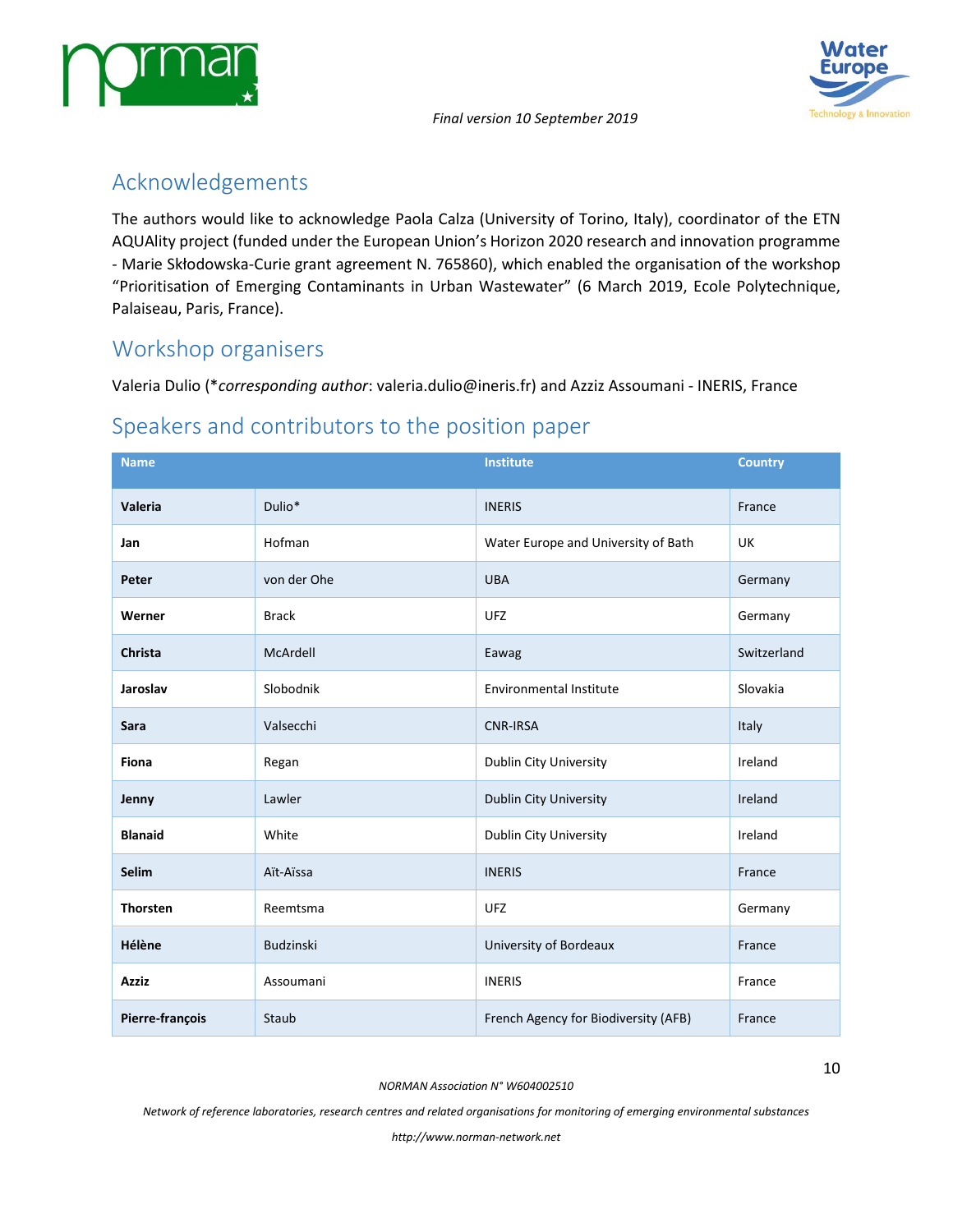



# Workshop participants list

| <b>Name</b>             |                      | Institute                                 | <b>Country</b> |
|-------------------------|----------------------|-------------------------------------------|----------------|
| Laura                   | Achene               | Istituto Superiore di Sanità              | Italy          |
| Harsh                   | Agarwal              | Ecole Polytechnique                       | France         |
| Anandita                | Agarwal              | Ecole Polytechnique                       | France         |
| Selim                   | Aït-Aïssa            | <b>INERIS</b>                             | France         |
| Maria de Fátima         | Alpendurada          | IAREN - Instituto da Água da Região Norte | Portugal       |
| <b>İlknur</b>           | Altın                | Karadeniz Technical University            | Turkey         |
| Chukwuka Bethel         | Anucha               | Karadeniz Technical University            | Turkey         |
| Azziz                   | Assoumani            | <b>INERIS</b>                             | France         |
| Emin                    | <b>Bacaksiz</b>      | Karadeniz Technical University            | Turkey         |
| <b>Masho Hilawie</b>    | Belay                | University of Piemonte Orientale          | Italy          |
| Faten                   | Belhaj               | Veolia                                    | France         |
| Stéphanie               | <b>Bémelmans</b>     | <b>ISSeP</b>                              | Belgium        |
| <b>Staffan</b>          | Bergström            | <b>Biotage Sweden AB</b>                  | Sweden         |
| <b>Ilaria</b>           | Berruti              | PSA-CIEMAT                                | Spain          |
| Alessandra              | <b>Bianco Prevot</b> | University of Torino                      | Italy          |
| Rita                    | Binetti              | SMAT                                      | Italy          |
| <b>Fabrício Eduardo</b> | <b>Bortot Coelho</b> | University of Torino                      | Italy          |
| Stéphane                | Bouchonnet           | Ecole Polytechnique                       | France         |
| Sophie                  | Bourcier             | Ecole Polytechnique                       | France         |
| Werner                  | <b>Brack</b>         | <b>UFZ</b>                                | Germany        |
| François                | <b>Brion</b>         | <b>INERIS</b>                             | France         |
| Hélène                  | Budzinski            | University of Bordeaux                    | France         |

*NORMAN Association N° W604002510*

*Network of reference laboratories, research centres and related organisations for monitoring of emerging environmental substances*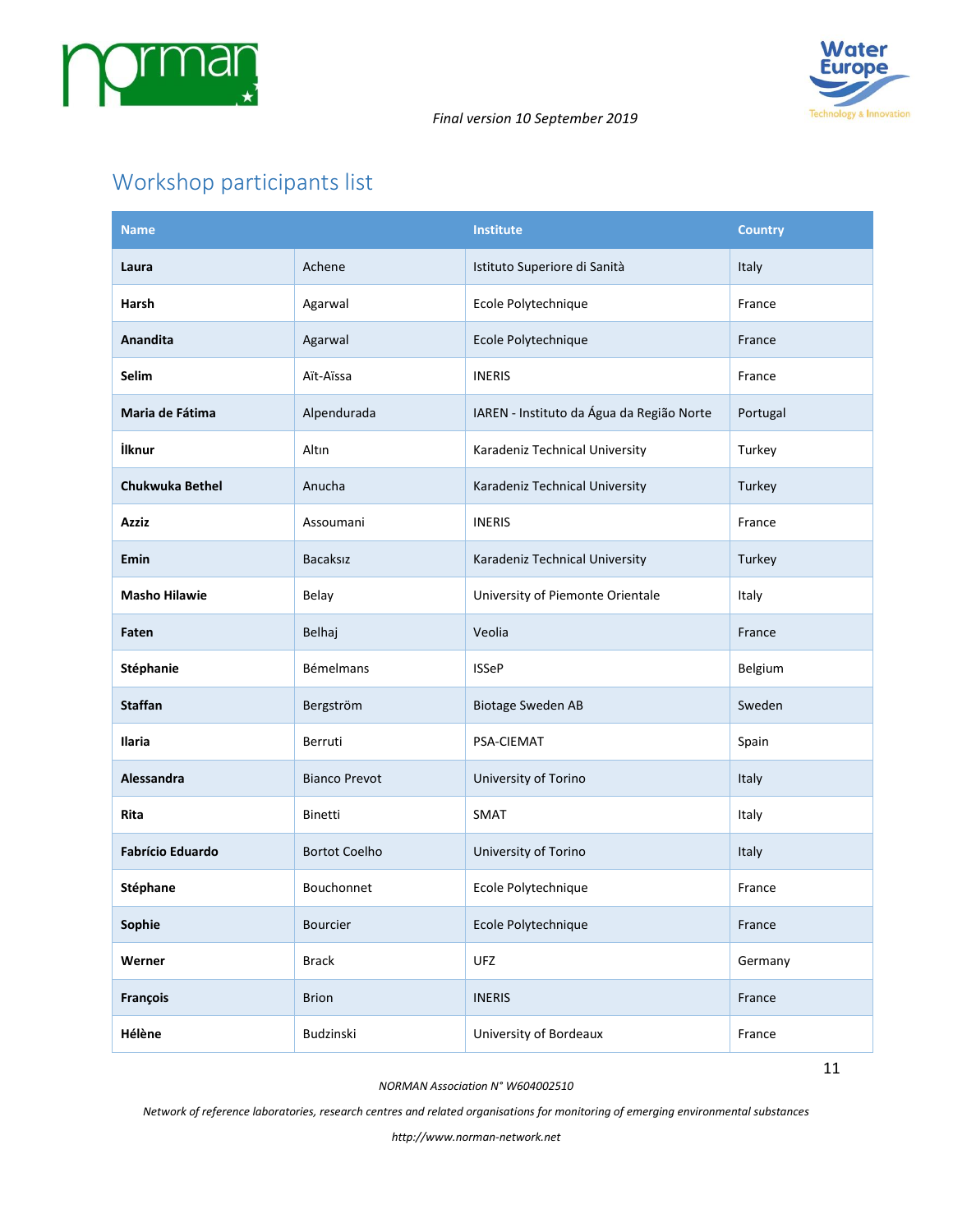



| Paola           | Calza                | University of Torino                   | Italy           |
|-----------------|----------------------|----------------------------------------|-----------------|
| Francesca       | Cappelli             | IRSA-CNR                               | Italy           |
| <b>Clemence</b> | Chardon              | <b>INERIS</b>                          | France          |
| <b>Dennis</b>   | Deemter              | PSA-CIEMAT                             | Spain           |
| Donata          | Dubber               | <b>Environmental Protection Agency</b> | Ireland         |
| Valeria         | Dulio                | <b>INERIS</b>                          | France          |
| Onno            | Epema                | <b>RWS</b>                             | The Netherlands |
| Esra            | Eray                 | LIQTECH International                  | Denmark         |
| Mar             | Esperanza            | <b>SUEZ</b>                            | France          |
| Rodolphe        | Gaucher              | <b>INERIS</b>                          | France          |
| <b>Nuno</b>     | Gonçalves            | University of Torino                   | Italy           |
| <b>Olivier</b>  | Gras                 | French Ministry of Environment         | France          |
| Lauriane        | Greaud               | <b>INERIS</b>                          | France          |
| <b>Teysir</b>   | Guefrachi            | Ecole Polytechnique                    | France          |
| Imogen          | Hands                | Dublin City University                 | Ireland         |
| Jan             | Hofman               | University of Bath and Water Europe    | UK              |
| <b>Barrie</b>   | Howe                 | <b>Environment Agency England</b>      | UK              |
| Katarzyna       | Janowska             | Aalborg University                     | Denmark         |
| <b>Cristina</b> | Jiménez Holgado      | University of Ioannina                 | Greece          |
| Cécile          | Kech                 | <b>ISSeP</b>                           | Belgium         |
| Philippe        | Lacroix              | French Ministry of Environment         | France          |
| Jenny           | Lawler               | Dublin City University                 | Ireland         |
| <b>Mauricio</b> | Lelis Viotti Cavalin | École Polytechnique                    | France          |
| Katharina       | Lenz                 | <b>Environment Agency</b>              | Austria         |

*NORMAN Association N° W604002510*

*Network of reference laboratories, research centres and related organisations for monitoring of emerging environmental substances*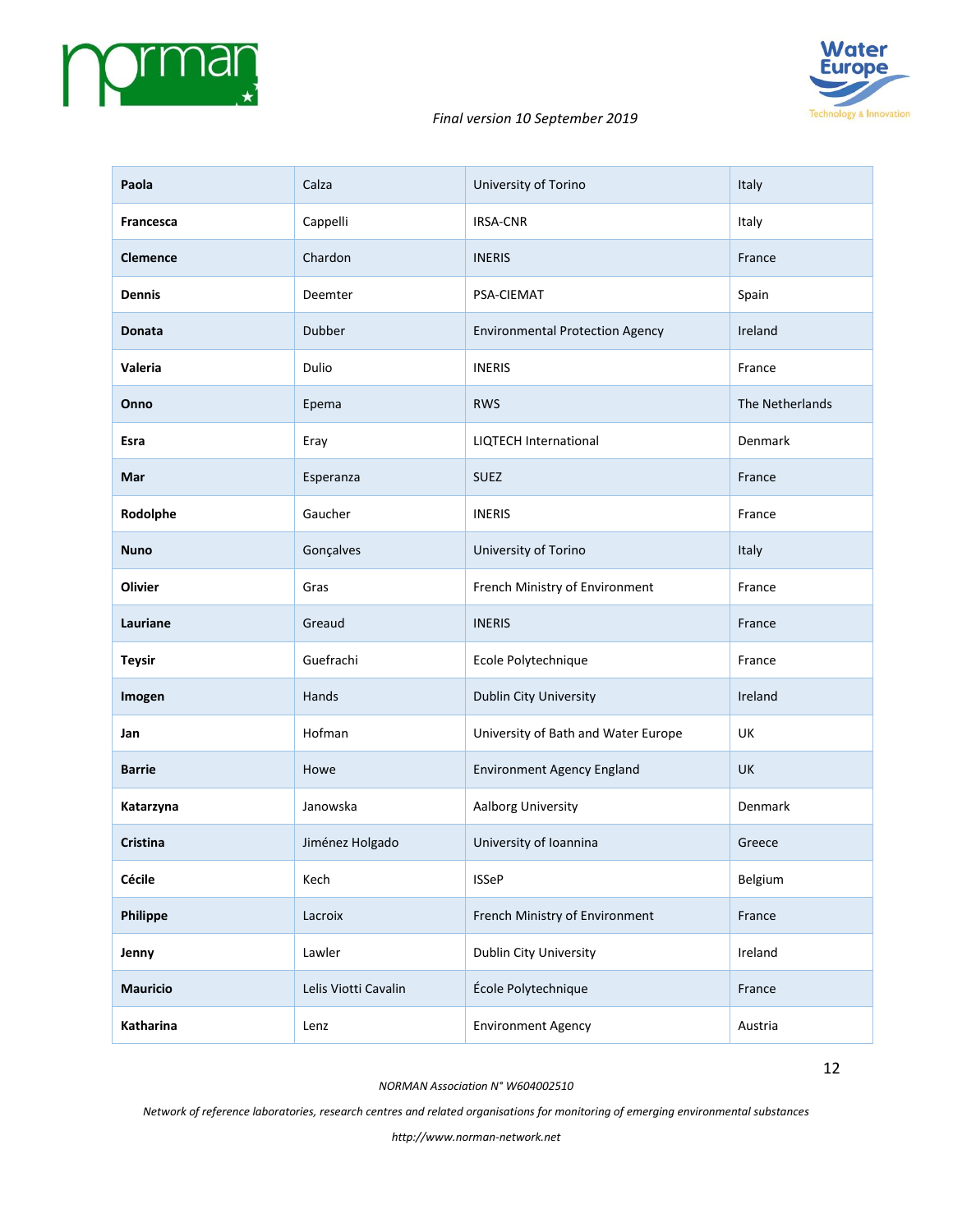



| <b>Francois</b>  | Lestremau     | <b>INERIS</b>                                              | France          |
|------------------|---------------|------------------------------------------------------------|-----------------|
| Julio            | Llorca        | Labaqua                                                    | Spain           |
| <b>Sixto</b>     | Malato        | PSA-CIEMAT                                                 | Spain           |
| Lucile           | Marsollier    | French Ministry of Environment                             | France          |
| Lara             | Matragi       | Ecole Polytechnique                                        | France          |
| Christa          | McArdell      | Eawag                                                      | Switzerland     |
| Regina           | McGinn        | <b>Environmental Protection Agency</b>                     | Ireland         |
| <b>Regis</b>     | Moilleron     | LEESU                                                      | France          |
| <b>Susanna</b>   | <b>Murtas</b> | Istituto Superiore di Sanità                               | Italy           |
| Isabel           | Oller         | PSA-CIEMAT                                                 | Spain           |
| <b>Davide</b>    | Palma         | CNRS, University Clermont Auvergne                         | France          |
| Claudia          | Paijens       | LEESU                                                      | France          |
| <b>Dimitra</b>   | Papagiannaki  | <b>SMAT</b>                                                | Italy           |
| <b>Alice</b>     | Pavanello     | Universitat Politecnica de Valencia                        | Spain           |
| Maria Inmaculada | Polo López    | PSA-CIEMAT                                                 | Spain           |
| Fiona            | Regan         | Dublin City University                                     | Ireland         |
| Claire           | Richard       | CNRS, Institut de Chimie de Clermont-<br>Ferrand<br>France |                 |
| <b>Elisa</b>     | Robotti       | University of Piemonte Orientale                           | Italy           |
| Erwin            | Roex          | <b>Deltares</b>                                            | The Netherlands |
| Iván             | Sciscenko     | Universitat Politecnica de Valencia                        | Spain           |
| Jaroslav         | Slobodnik     | Environmental Institute                                    | Slovakia        |
| Pierre-françois  | Staub         | AFB                                                        | France          |
| Gunnar           | Thorsén       | IVL Svenska Miljöinstitutet                                | Sweden          |

*NORMAN Association N° W604002510*

*Network of reference laboratories, research centres and related organisations for monitoring of emerging environmental substances*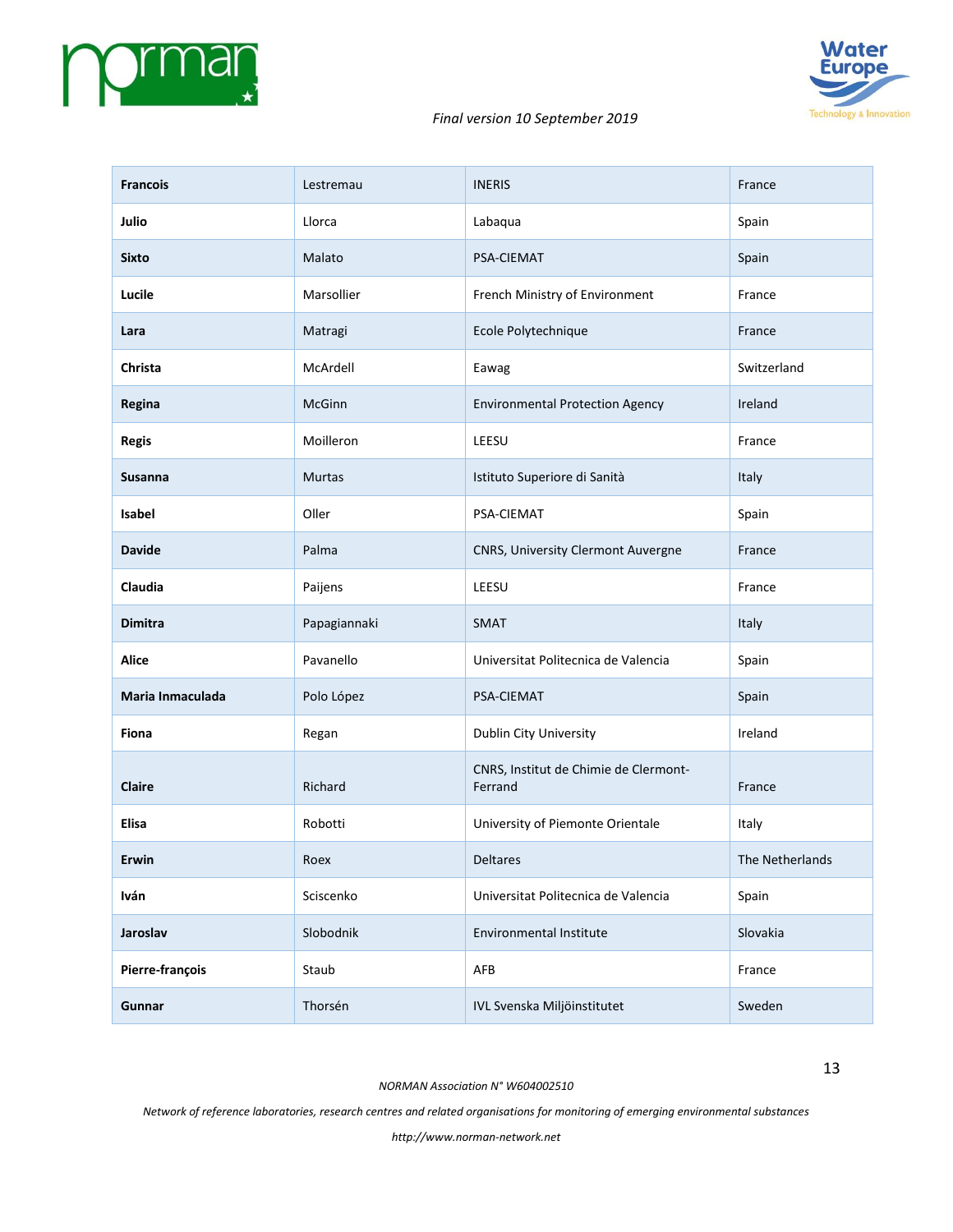



| Giorgio         | Tomasi      | University of Copenhagen | Denmark |
|-----------------|-------------|--------------------------|---------|
| Sara            | Valsecchi   | <b>IRSA-CNR</b>          | Italy   |
| Zsuzsanna       | Varga       | Ecole Polytechnique      | France  |
| <b>Blánaid</b>  | White       | Dublin City University   | Ireland |
| <b>Thorsten</b> | Reemtsma    | <b>UFZ</b>               | Germany |
| Peter           | von der Ohe | <b>UBA</b>               | Germany |

*NORMAN Association N° W604002510*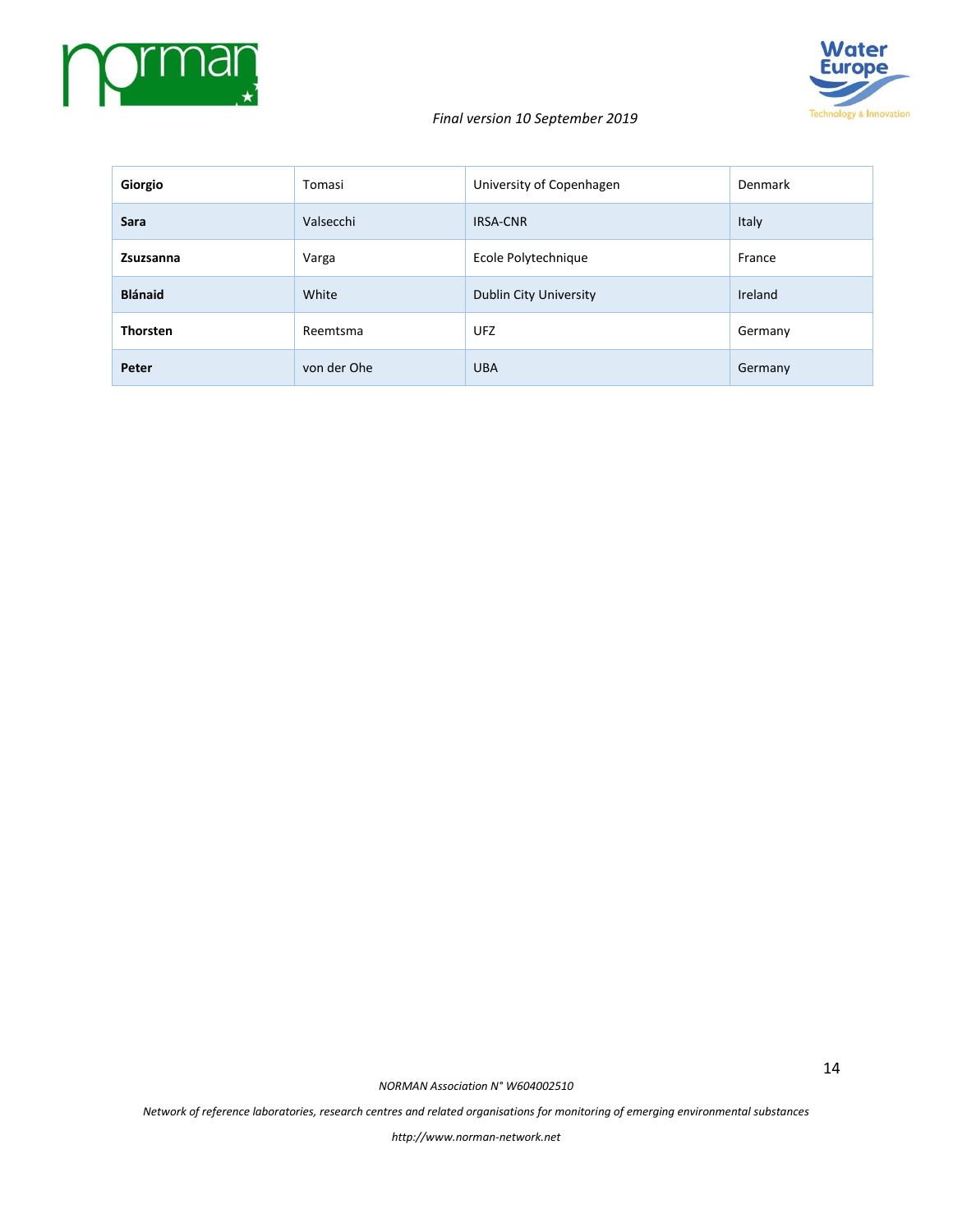



## References

- 1. Link, M., et al., *Comparison of dilution factors for German wastewater treatment plant effluents in receiving streams to the fixed dilution factor from chemical risk assessment.* Science of The Total Environment, 2017. **598**: p. 805-813.
- 2. Coppens, L.J., et al., *Towards spatially smart abatement of human pharmaceuticals in surface waters: Defining impact of sewage treatment plants on susceptible functions.* Water Res, 2015. **81**: p. 356-65.
- 3. Eggen, R.I., et al., *Reducing the discharge of micropollutants in the aquatic environment: the benefits of upgrading wastewater treatment plants.* Environ Sci Technol, 2014. **48**(14): p. 7683-9.
- 4. Bourgin, M., et al., *Evaluation of a full-scale wastewater treatment plant upgraded with ozonation and biological post-treatments: Abatement of micropollutants, formation of transformation products and oxidation by-products.* Water Res, 2018. **129**: p. 486-498.
- 5. Escher, B.I., et al., *Effect-based trigger values for in vitro and in vivo bioassays performed on surface water extracts supporting the environmental quality standards (EQS) of the European Water Framework Directive.* Sci Total Environ, 2018. **628-629**: p. 748-765.
- 6. Brack, W., et al., *Effect-directed analysis supporting monitoring of aquatic environments — An indepth overview.* Science of The Total Environment, 2016. **544**: p. 1073-1118.
- 7. Brack, W., et al., *Effect-based methods are key. The European Collaborative Project SOLUTIONS recommends integrating effect-based methods for diagnosis and monitoring of water quality.* Environmental Sciences Europe, 2019. **31**(1): p. 10.
- 8. Neale, P.A., et al., *Linking in vitro effects and detected organic micropollutants in surface water using mixture-toxicity modeling.* Environ Sci Technol, 2015. **49**.
- 9. König, M., et al., *Impact of untreated wastewater on a major European river evaluated with a combination of in vitro bioassays and chemical analysis.* Environ Pollut, 2017. **220**.
- 10. NEREUS project. *New and Emerging challenges and opportunities in wastewater REUSe - ES1403 <http://www.nereus-cost.eu/>*. [cited 2017.
- 11. Alygizakis, N.A., et al., *Characterization of wastewater effluents in the Danube River Basin with chemical screening, in vitro bioassays and antibiotic resistant genes analysis.* Environment International, 2019. **127**: p. 420-429.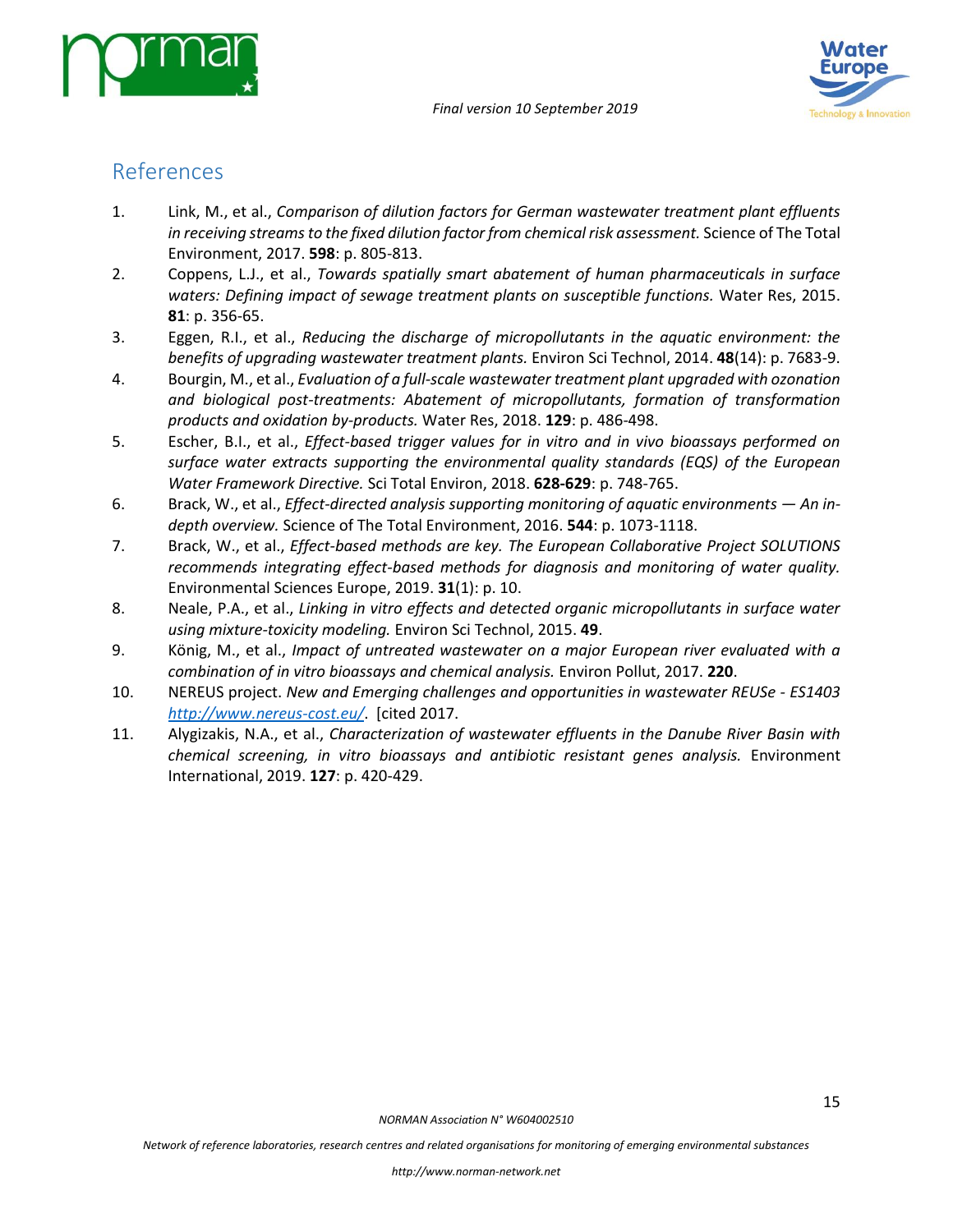



# Annex 1- List of performance indicators used in Switzerland

In Switzerland, a list of 12 indicator substances (see table below) was chosen to evaluate the effectiveness of wastewater treatment in WWTPs which have implemented advanced treatment with either ozone or activated carbon. To ensure the efficiency of the upgraded wastewater treatment, these 12 indicator substances must be abated on average by 80% over the whole plant. The compounds were specifically chosen as non-easily biodegradable substances and are therefore normally not well removed during conventional biological wastewater treatments ([3, 4]).

| Table 1 – List of 12 performance indicator implemented in Switzerland to ensure the efficiency of the upgraded |  |
|----------------------------------------------------------------------------------------------------------------|--|
| wastewater treatment plants                                                                                    |  |

| <b>Substance</b>    | <b>Class</b>                             | <b>Abatement during</b><br>ozone or PAC treatment |
|---------------------|------------------------------------------|---------------------------------------------------|
| Amisulpride         | Pharmaceutical (antipsychotic)           | Very good (>80%)                                  |
| Carbamazepine       | Pharmaceutical (antiepileptic)           | Very good                                         |
| Citalopram          | Pharmaceutical (antidepressant)          | Very good                                         |
| Clarithromycin      | Pharmaceutical (macrolide antibacterial) | Very good                                         |
| Diclofenac          | Pharmaceutical (anti-inflammatory /      | Very good                                         |
|                     | antirheumatic)                           |                                                   |
| Hydrochlorothiazide | Pharmaceutical (diuretic)                | Very good                                         |
| Metoprolol          | Pharmaceutical (beta blocking agent)     | Very good                                         |
| Venlafaxine         | Pharmaceutical (antidepressant)          | Very good                                         |
| Benzotriazole       | Corrosion inhibitor                      | Good (50-80%)                                     |
| Methylbenzotriazole | Corrosion inhibitor                      | Good                                              |
| Candesartan         | Pharmaceutical (antihypertensive agent,  | Good                                              |
|                     | angiotensin II antagonist)               |                                                   |
| Irbesartan          | Pharmaceutical (antihypertensive agent,  | Good                                              |
|                     | angiotensin II antagonist)               |                                                   |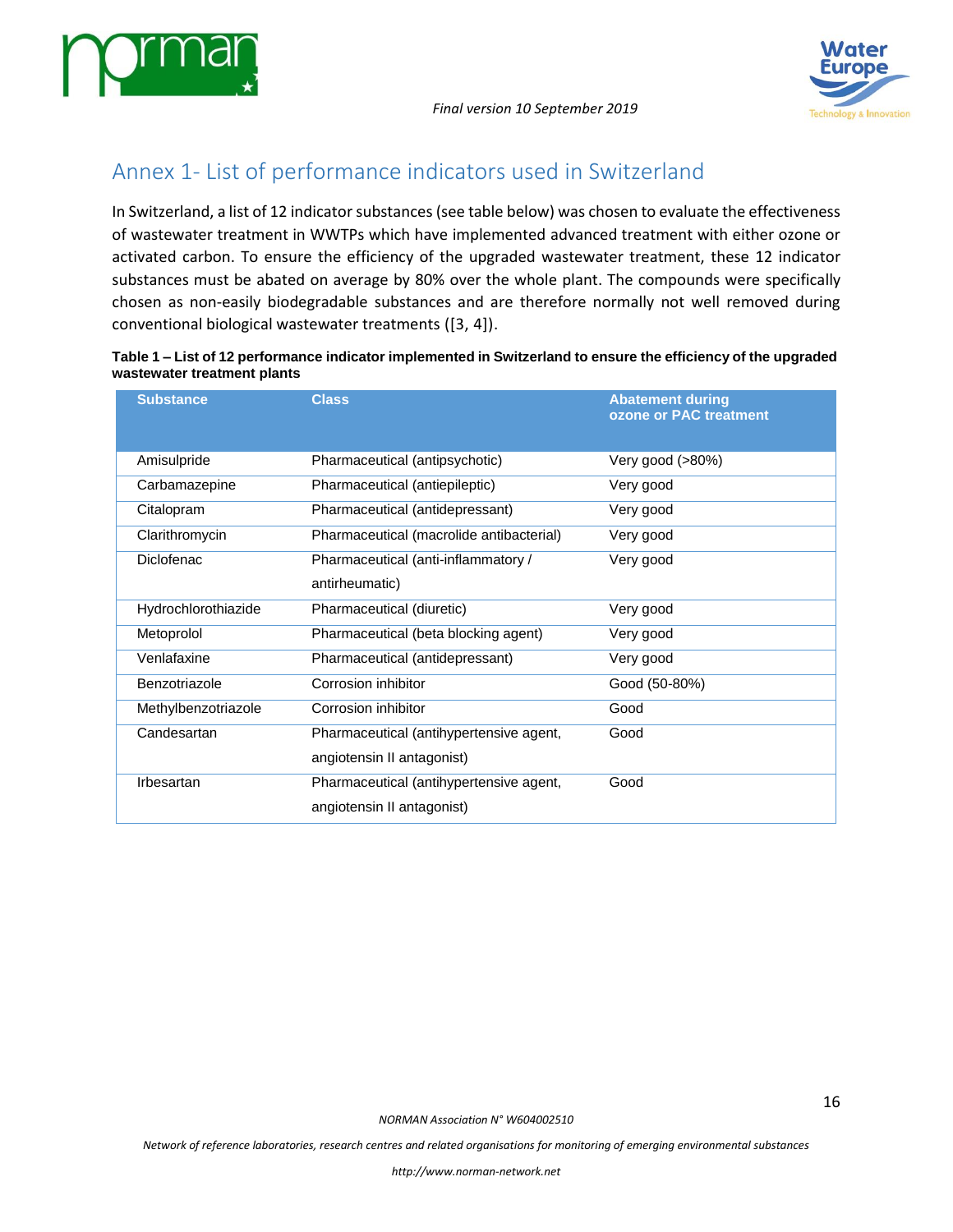



# Annex 2- NEREUS COST Action proposal: parameters to be included in WWTP effluents monitoring programmes

A minimum list of indicator substances to assess the performance of the wastewater abatement process and ensure that the target objectives for abatement of pollution are achieved with appropriate surrogate parameters in treated wastewater and frequency of their monitoring should be established by the Commission. The Commission should be responsible for defining threshold values for the indicator chemicals at the EU level, whereas Member States (MS) could define more stringent threshold values at a national, river basin or other level addressing regional or local conditions.

It is recommended that an initial list should contain approximately 10 substances and it should indicate the possible methods of analysis not entailing excessive costs for each substance. A mechanism for regular revision/update of the list of CECs every five years should be proposed by the Commission. A list of initial CECs is provided in Table 1. The chemicals were proposed based on the experience and European data available to the NEREUS experts [10] with reference to Australian and Californian water reuse legislation (NRMMC & EPHC & NHMRC, 2008; Drewes, et al., 2013). For the general criteria used for the selection of the substances, see the footnote of Table 1 and text.

| <b>Indicator chemical</b>                                                           | $ELV =$                     | Frequency <sup>4</sup> | <b>References - analytical method</b> |
|-------------------------------------------------------------------------------------|-----------------------------|------------------------|---------------------------------------|
|                                                                                     | PNEC <sup>5*</sup> dilution |                        |                                       |
|                                                                                     | factor (ng/L)               |                        |                                       |
| Biodegradable <sup>1</sup>                                                          |                             |                        |                                       |
| Benzotriazole                                                                       | tba                         | Every 6 months         | Loos et al., 2013                     |
| <b>Diclofenac</b>                                                                   | tba                         | Every 6 months         | Loos et al., 2013                     |
| Gabapentin                                                                          | tba                         | Every 6 months         | Kasprzyk-Horderna et al., 2008        |
| Trimethoprim                                                                        | tba                         | Every 6 months         | Kostich et al., 2014                  |
| Sulfamethoxazole                                                                    | tba                         | Every 6 months         |                                       |
| Valsartanic acid                                                                    | tba                         | Every 6 months         | Schultz et al., 2010                  |
| Oxypurinol                                                                          | tba                         | Every 6 months         | Funke et al., 2015                    |
| Not biodegradable, but oxidizable <sup>2</sup>                                      |                             |                        |                                       |
| Acesulfam                                                                           | tba                         | Every 6 months         | Loos et al., 2013                     |
| Carbamazepine                                                                       | tba                         | Every 6 months         | Loos et al., 2013                     |
| Difficult to degrade biologically; not amendable to chemical oxidation <sup>3</sup> |                             |                        |                                       |
| Tris (2-carboxyethyl)phosphine (TCEP)                                               | tba                         | Every 6 months         | Loos et al., 2013                     |
| <b>Sucralose</b>                                                                    | tba                         | Every 6 months         | Loos et al., 2013                     |

**Table 1 - Proposed list of initial CECs to be included in WWTP effluent monitoring programmes**

<sup>1</sup> Biodegradable during conventional activated sludge treatment or biofiltration.

<sup>2</sup> Not degradable during conventional activated sludge treatment or biofiltration, but amendable to chemical oxidation.

<sup>3</sup> Not degradable during conventional activated sludge treatment or biofiltration, not amendable to chemical oxidation.

<sup>4</sup> One of the measurements to be carried out in the summer period.

<sup>5</sup> PNEC – Predicted No-effect Concentration

tba - to be added

#### *NORMAN Association N° W604002510*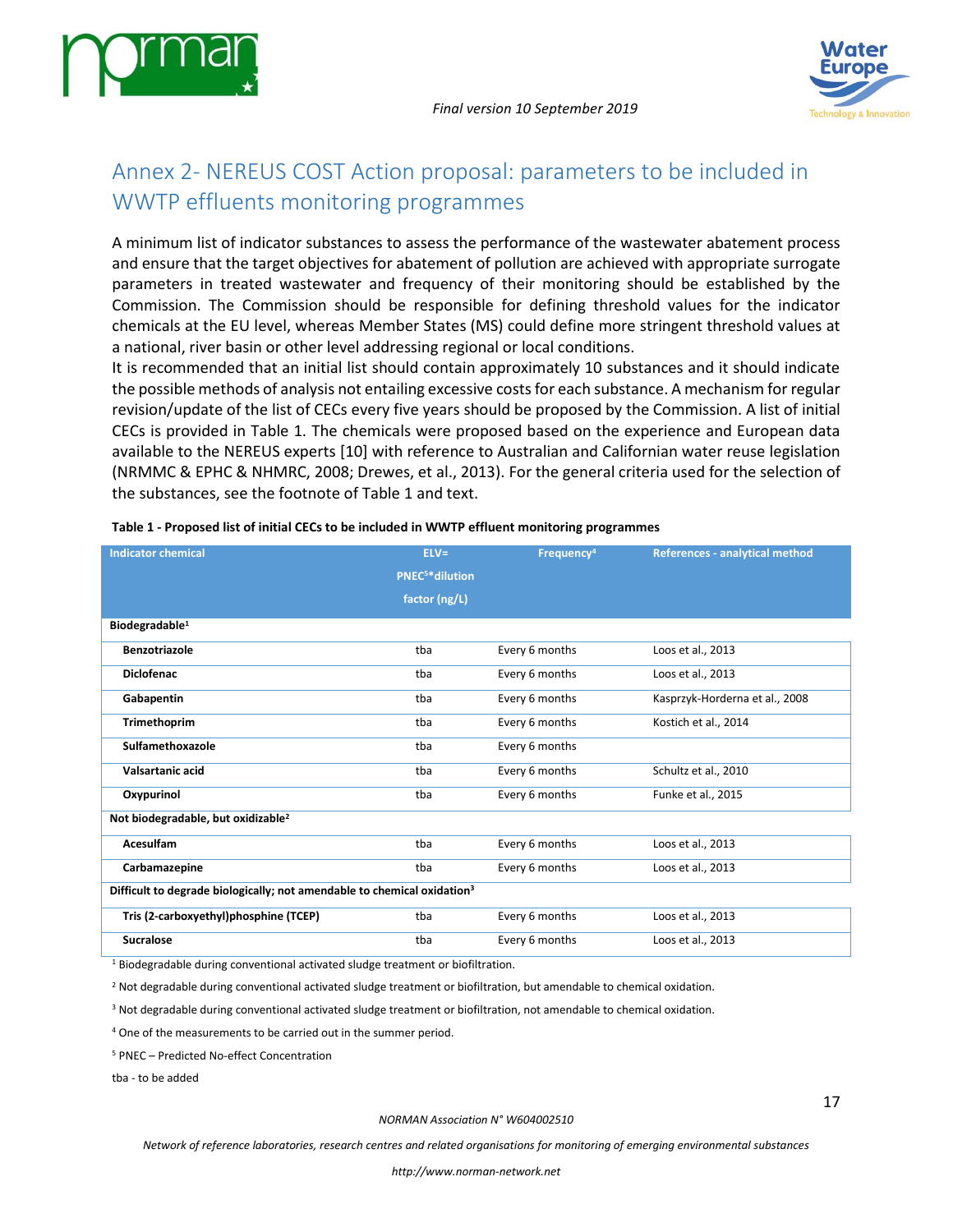



An exceedance of any of the threshold values (measured environmental concentration, MEC, above ELV) at the point of compliance (i.e. in the effluent before the mixing zone) and the recommended associated follow-up action is described in the following section.

This guidance on thresholds for each of these tiers is based on conservative values because of the limited toxicological information available and the fact that the suggested point of compliance does not represent the point of exposure of river fauna and flora to the pollution.

It is recommended that the WWTP operator confers with the local environmental regulator to develop a response plan with specific actions to be implemented by the WWTP as part of interpreting appropriate responses to the monitoring results.

One important difference of this approach compared to the one described in Annex 1 is that here only one analytical measurement of the indicator substances in the effluent of the WWTP is required. The approach proposed in Annex 1 requires, instead, two measurements, i.e. one in the influent and one in the effluent of the WWTP.

| <b>Status</b>           | <b>Recommended action</b>                                                                                                                                                                                                                                                                                            |
|-------------------------|----------------------------------------------------------------------------------------------------------------------------------------------------------------------------------------------------------------------------------------------------------------------------------------------------------------------|
| If $1 <$ MEC/ELV $< 10$ | Quality check data, continue to monitor every three months, until 1 year and until the<br>$MEC/ELV < 1$ and preferably is consistently less than 5 times the ratio of MEC/ELV                                                                                                                                        |
| 10 < MEC /ELV < 100     | Data check, immediate re-sampling and analysis to confirm MEC. Continue to monitor every<br>three months, until 1 year and until the MEC/ELV<1 and preferably is consistently less than<br>5 times the ratio of MEC/ELV                                                                                              |
| 10 < MEC /ELV < 100     | Data check, immediate re-sampling and analysis to confirm MEC. Continue to monitor every<br>three months, until 1 year and the MEC/ELV<1 and preferably is consistently less than 5 times<br>the ratio of MEC/ELV                                                                                                    |
| 100 < MEC/ELV < 1,000   | All of the above plus enhance source identification programme. Also monitoring in the<br>distribution system closer to the point of exposure to confirm attenuation of CEC is occurring<br>and to confirm the magnitude of assumed safety factors associated with removal efficiency,<br>dilution and post-treatment |
| MEC/ELV > 1,000         | All of the above plus immediately confer with the local environmental authority to determine<br>the required response action. Confirm plant corrective actions through additional monitoring<br>that indicates the CEC levels are below at least a MEC/ELV of 100                                                    |

**Table 2 - Proposed actions in case of exceedance of any of the threshold values (measured environmental concentration, MEC, above ELV)**

An additional list of ecology-related RBSPs addressing regional or local conditions should be defined by the Member States at national or river basin level.

The limit values for these RBSPs should be related to the associated EQS values using an appropriate dilution factor used at the definition of 'mixing zones' according to the EQS Directive (2008/105/EC).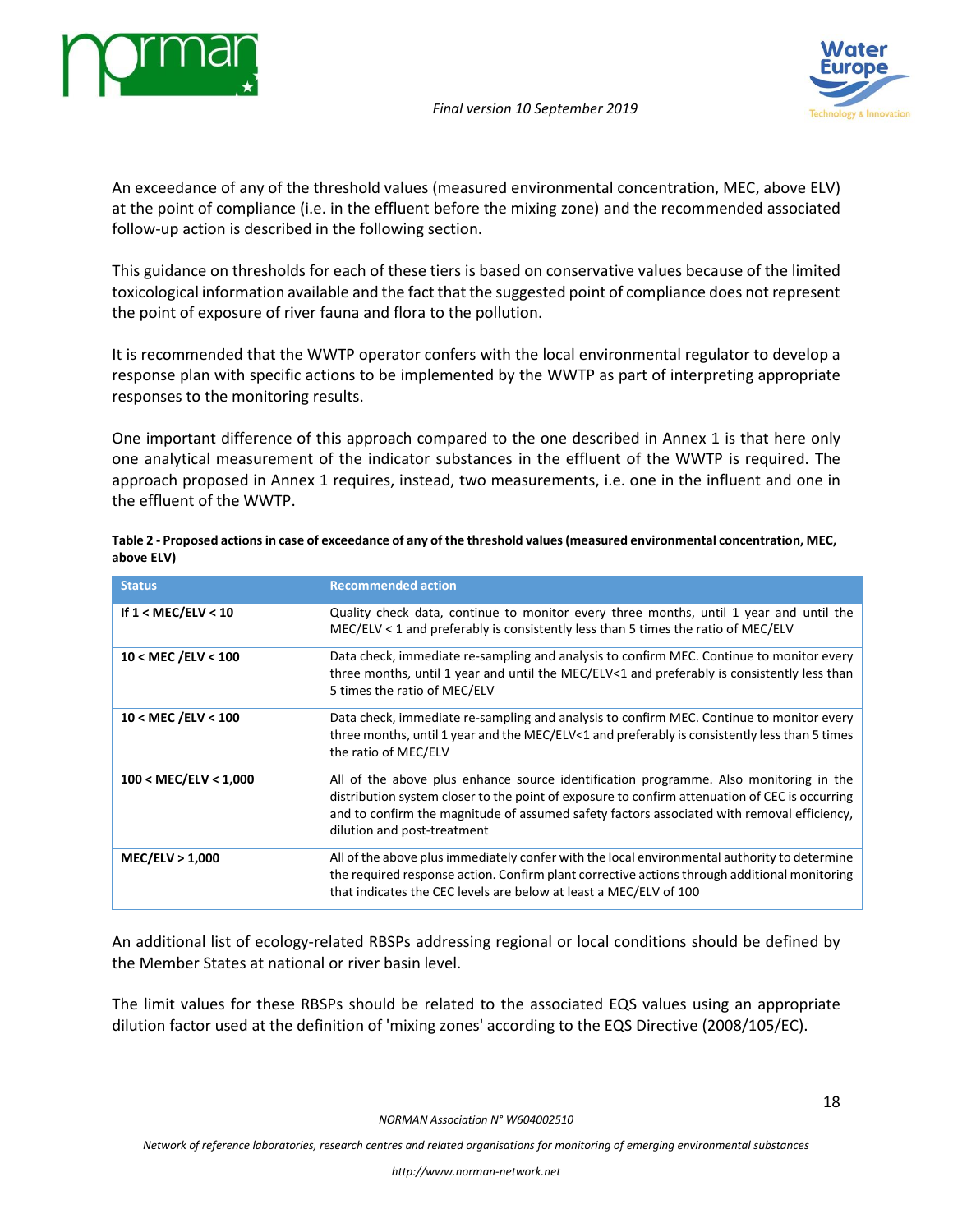



In case of exceedance of ELVs, WWTP operators should confer with the local environmental regulator to develop a response plan with specific actions (same as those identified in Table 2 above).

As regards the bioassays, assessment of risk of mixtures of pollutants in WWTP effluents released into the receiving water body, a list of endpoints (and proposed bioassays) and actions to be taken by WWTP operators in case of exceedance of Effect-based Trigger Values (EBTs) is reported in Table 3.

| Table 3 - Effect-based trigger values (EBTs) for a battery of <i>in vitro</i> bioassays(*) indicating potential ecological risk |  |  |
|---------------------------------------------------------------------------------------------------------------------------------|--|--|
|                                                                                                                                 |  |  |

| <b>Activity</b>                        | <b>EBT<sup>a</sup></b> | <b>EBT</b> <sup>b</sup> |
|----------------------------------------|------------------------|-------------------------|
| Estrogenic (ER $\alpha$ ) <sup>c</sup> | 0.5 ng $E2-eq/L$       | $0.1$ ng E2-eq/L        |
| Anti-androgenic (anti-AR)              | 25 µg Flu-eg/L         | 14 $\mu$ g Flu-eg/L     |
| Glucocorticoid (GR)                    | 100 ng DEX-eq/L        |                         |
| Dioxin-like (DR)                       | 50 pg $TD$ -eg/L       | 50 pg TD-eg/L           |
| PPARγ receptor (PPARγ)                 | 10 ng Ros-eg/L         | ۰                       |
| <b>Toxic PAHs (PAH)</b>                | 150 ng BaP-eg/L        | 6.2 ng BaP-eq/L         |
| <b>Oxidative stress (Nrf2)</b>         | 10 $\mu$ g Cur-eq/L    | 21 µg Cur-eq/L          |
| Pregnane X receptor (PXR)              | 3 µg Nic-eg/L          | 54 µg Nic-eg/L          |

(\*) The bioassays referred to in this table are all CALUX cell lines and the reported EBTs are specific to these cell models. For some of the endpoints, there is some variability depending on the cell model used. EBTs for other cell lines can be found in Escher at al., 2018, Sci. Tot. Environ., 102, 343-358.

<sup>a</sup> Expressed as equivalents of the reference compounds E2 = 17β-estradiol; eq = equivalent; Flu = flutamide; DEX = dexamethasone; T = 2378-TCDD; Ros = rosiglitazone; BaP = benzo[a]pyrene; Cur = curcumine; Nic = nicardipine; van der Oost et al., 2017.

<sup>b</sup> As above, Escher at al., 2018, Sci. Tot. Environ., 102, 343-358.

The sample location and frequency for these bioassays should be linked to specified monitoring requirements for CECs (i.e., frequency of six months; collected at the point of compliance, which is in this case urban wastewater treatment plant (UWWTP) effluent).

Due to the limited sensitivity of the bioassays it is recommended to enrich the water via solid-phase extraction prior to testing using appropriate solid phase materials.

A proposal discussed during the NEREUS Action would be that the lowest (cf. Table 3, EBTs in bold letters) EBT is taken for the comparison with the signal obtained by any of the used bioassays with the same Mode of Action (Table 3).

The sample location and frequency (proposed once in six months) for these bioassays should be linked to specified monitoring requirements in the WWTPs. An exceedance of the above-proposed trigger values should trigger appropriate specific actions (see Table 4).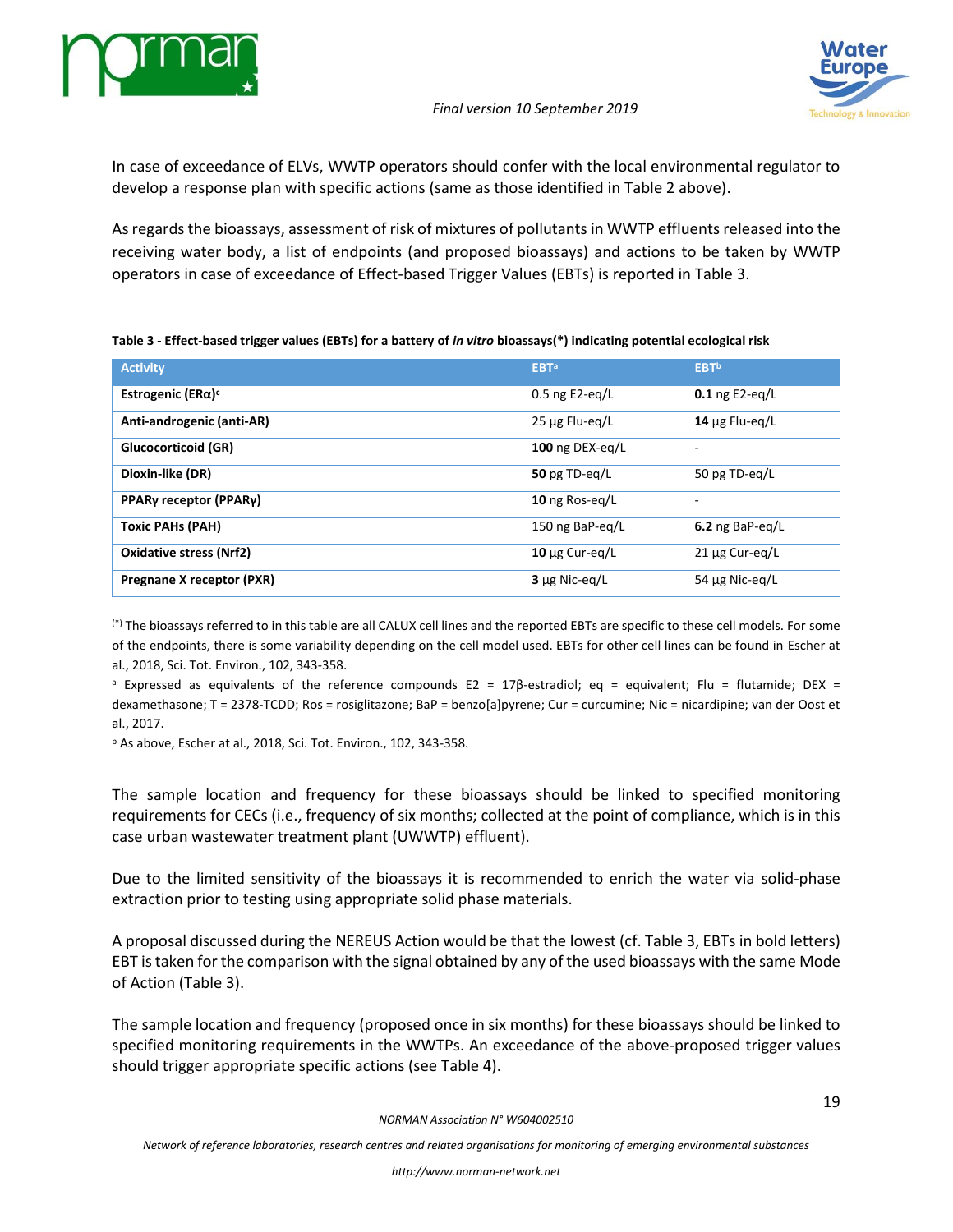



#### **Table 4 - Proposed actions in case of exceedance of EBTs**

| <b>Status</b>                 | <b>Recommended action</b>                                                                                                                                                                                                                                                      |
|-------------------------------|--------------------------------------------------------------------------------------------------------------------------------------------------------------------------------------------------------------------------------------------------------------------------------|
| Measured value/EBT < 1        | No further action required                                                                                                                                                                                                                                                     |
| 1 < measured value/EBT < 3    | Quality check data, continue to monitor every three months, until 1 year and until<br>the EBT $<$ 1                                                                                                                                                                            |
| 3 < measured value/EBT < 10   | Data check, immediate re-sampling and quantify specific target compounds which<br>are known to cause the effects observed in the respective bioassay (toxicity drivers).<br>Continue to monitor every three months, until 1 year and the EBT < 1                               |
| 10 < measured value/EBT < 100 | All of the above plus enhance source identification programme. Also monitoring of<br>influent wastewater to confirm the magnitude of assumed safety factors associated<br>with removal efficiency by the available WWT technology and dilution in the receiving<br>water body. |
| Measured value/EBT > 100      | All of the above plus immediately confer with the local environmental authority to<br>determine the required response action. Confirm WWTP corrective actions through<br>additional monitoring that indicates the measured value/EBT ratio is below at least<br>100            |

This proposal is based on recent publications by van der Oost et al. (2017a) and Escher et al. (2018) where a selection was made of market-ready relevant and cost-effective bioanalytical endpoints to cover a wide spectrum of CECs' modes of action. Specific endpoints may indicate which classes of chemicals might cause adverse effects. EBTs were derived for these bioassays to indicate potential ecotoxicological risks (Table 5). Comparison of EBTs with bioassay responses should discriminate sites exhibiting different chemical hazards. This would mean that proposed ranges of EBTs for the here discussed bioassays and Modes of Actions would be as in Table 5.